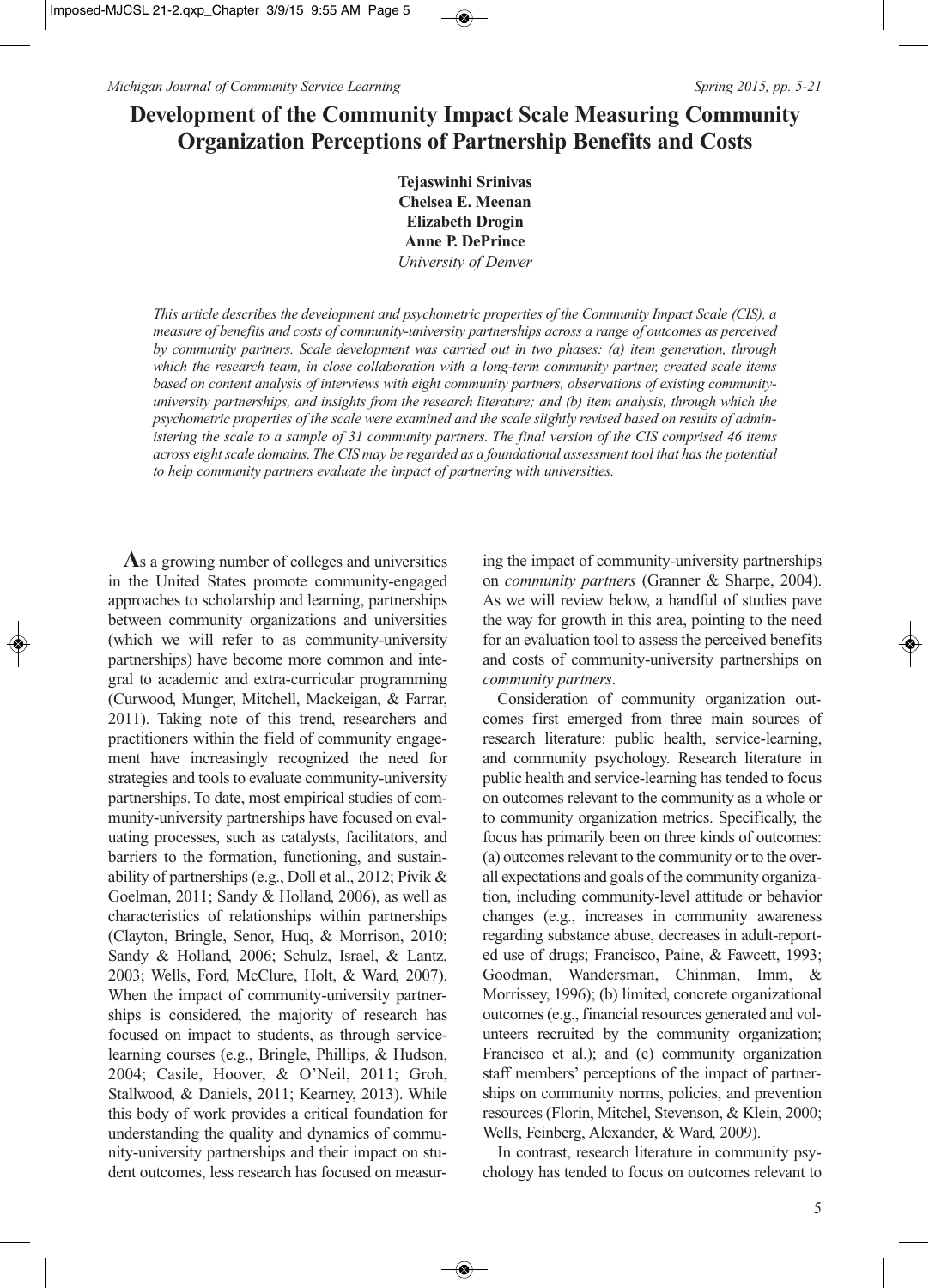individuals within community organizations. Specifically, the focus has primarily been on two kinds of outcomes: (a) individuals' sense of community within the organization and the community at large (Hughey, Speer, & Peterson, 1999); and (b) individuals' perceptions of their own competence and capacity to contribute within the partnership as well as of the organization's overall effectiveness within the partnership (McMillan, Florin, Stevenson, Kerman, & Mitchell, 1995). While these studies advanced research on community organization outcomes, they were limited in two main ways: they each examined a relatively small slice of potential outcomes in the absence of broader, systematic measurement of a range of outcomes; and due to method of measurement, identified outcomes were not considered in terms of relative benefits or costs to community organizations and their staff members.

More recently, researchers have argued for the importance of studying potential benefits and costs or challenges of community-university partnerships from the perspective of community partners. For example, two large studies using focus groups solicited community partners' perspectives on motivations, benefits, and areas of improvement in communityuniversity partnerships involved in service-learning projects (Sandy & Holland, 2006; Stoecker, Tryon, & Hilgendorf, 2009). Further, at least two quantitative studies have examined the relationship between partnership dynamics and community partners' perceptions of benefits and/or costs (El Ansari & Phillips, 2004; McNall, Reed, Brown, & Allen, 2009). These studies have started the important process of advancing research on community-university partnerships by examining community organization staff members' perceptions of the relative benefits and costs of partnering. However, missing from the literature is a brief instrument that allows for systematic measurement of perceptions of benefits and costs from the perspective of community partners across a range of outcomes including both tangible and intangible outcomes. Tangible impacts include more concrete effects such as perceived increases in number of volunteer hours, while intangible impacts include more abstract and personal effects to the community partner such as perceived increase in one's sense of life purpose.

Demonstrating the importance and feasibility of assessing potential benefits and costs to community partners of community-university partnerships, recent research thus sets the stage for the development of a tool that addresses key limitations in the literature to date. First, the range of outcomes assessed across studies has remained very limited, with much more of the literature focused on partnership dynamics. When outcomes are examined, the focus tends to be on measuring discrete outcome categories (e.g.,

organizational metrics, sense of community) rather than also considering a range of nuanced outcomes including concrete gains of partnering (e.g., perceived increase in volunteer service hours) as well as less obvious, personal impacts (e.g., sense of community) for individual staff members. Second, researchers have not consistently explored how measured outcomes map onto categories of relative benefits or costs. When they do consider outcomes in terms of these categories, researchers have tended to assume a priori whether particular outcomes are inherently benefits or costs to community partners rather than allowing respondents to indicate this. This is important, as not all community partners may share the same view on whether a particular outcome is a benefit or a cost, and the same partner may not necessarily see a particular outcome as consistently beneficial or costly. Third, studies have yet to take methodologically rigorous approaches to the development of items, as through a grounded, bottom-up qualitative approach that integrates feedback from community partners, researchers, faculty, and students, all of whom contribute to community-university partnerships.

### Current Study

### *Project Framework and Approach*

The current study describes a two-phase approach to the development of a scale that measures the impact of community-university partnerships on community partners and addresses limitations of the literature described above. Throughout development, we were guided by Marullo and colleagues' (2003) evaluative framework, which suggests that effective community-based research assessments conform to the five basic guidelines of being community-driven; collaborative; systematic and rigorous, yet flexible and context-specific; guided by grounded theory; and multidimensional. Furthermore, our scale development approach was both empirically and rationally derived, in that scale items were developed with attention to both qualitative empirical data from the content of interviews with community partners as well as rational observations and insights of faculty and students researchers, in close collaboration with a long-term community partner.

Due to diversity in how institutions approach community engagement and use terms such as "partnership" and "partner," it is important to clarify our approach and use of terms. The office on our university campus charged with educating and equipping faculty, students, and staff to do public good work focuses explicitly on preparing university stakeholders to develop community-university partnerships that are mutually beneficial and reciprocal, consis-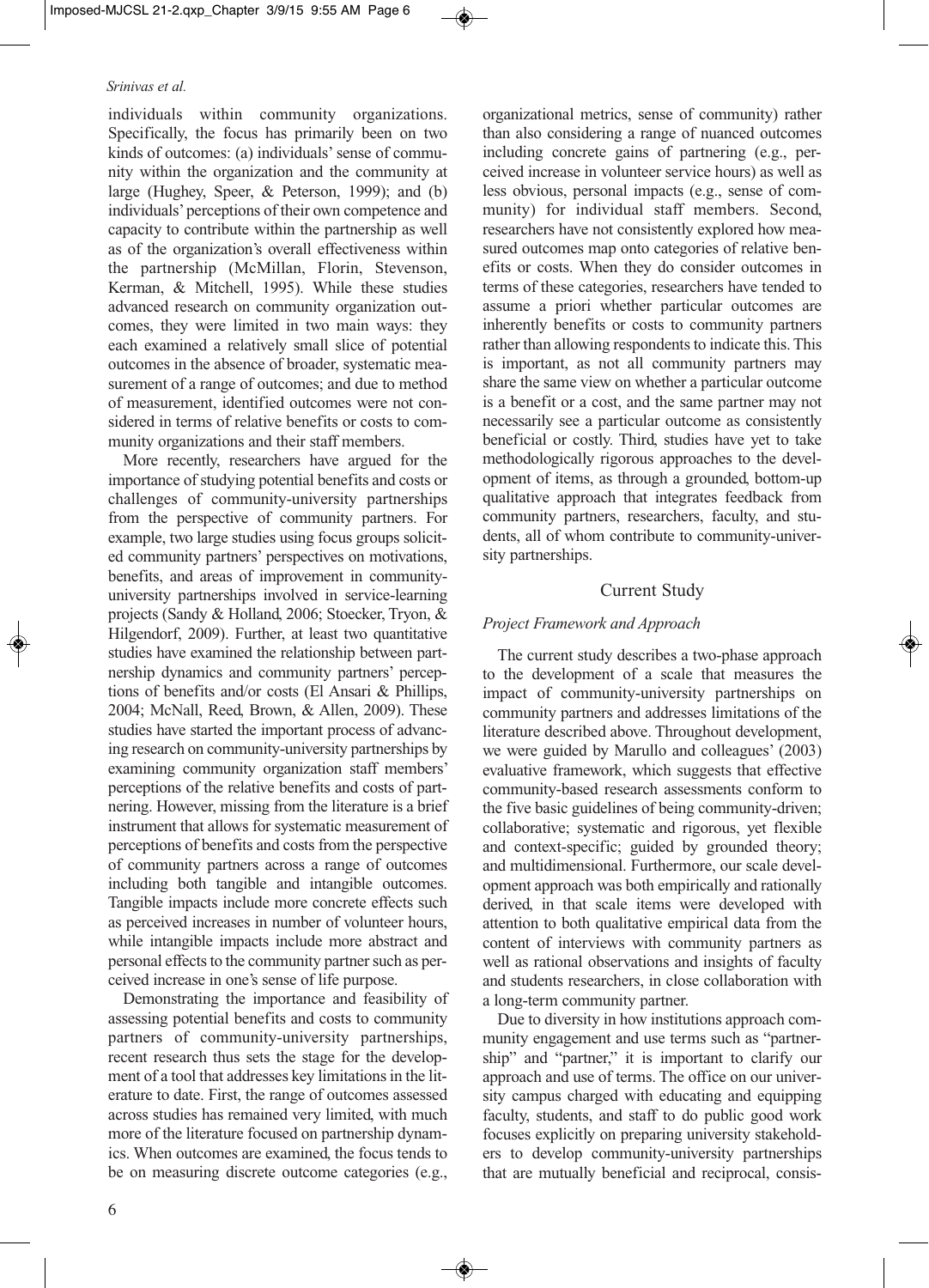tent with Carnegie's definition of community engagement (Driscoll, 2008). In addition, grounded in a community organizing approach, the office explicitly provides training opportunities and support (e.g., in the form of grants) that emphasize the importance of collaborative participation of both community and university actors from project inception to completion as well as the identification of collective interests to pursue collective action aimed at achieving long-term and sustainable change related to public issues. Our university does not use static criteria to define community engagement, nor does the coordinating office develop partnerships for faculty and students, thus allowing for heterogeneous partnerships to develop in many ways and for diverse purposes, including (but not limited to) in the context of service-learning classes, faculty and/or student research, and long-term service and civic development programs. Additionally, consistent with Bringle, Clayton, and Price's (2009) definition, we define community-university partnerships as specific kinds of relationships characterized by closeness, equity, and integrity, and a "community partner" as anyone involved in the community-university partnership from the community side (e.g., volunteer coordinator, executive director).

### *Project Overview*

Scale development was carried out across two phases: (a) item generation, and (b) item analysis (see Figure 1 for an integrated delineation of project overview and approach). In Phase 1, we conducted semi-structured interviews with eight community organizations (Sample 1) that had partnered with one university's faculty members and/or students (see Appendix A for interview items). The purpose of the interviews was to gather community partner perceptions of the impact of faculty and student activities on community organizations. Content analysis of the interviews revealed broad categories of benefits and costs of partnership for community organizations. Next, in close consultation with the third author's long-term community partner, our research group of two faculty members and two graduate research assistants (GRAs) integrated community partner feedback with observations of existing communityuniversity partnerships and insights from the literature on partnerships to generate scale items that could measure a range of potential outcomes. We sought feedback on scale items at a large national conference attended by a mix of community organization and educational institution representatives. The resulting scale comprised nine domains. In Phase 2, the scale was administered to community partners (Sample 2) to test for internal consistency of scale domains. Analysis of internal consistency and minor reorganization of scale items resulted in eight domains for the final scale (see Appendix B for all items). A university-based Institutional Review Board approved all study procedures.

# Phase 1 (Item Generation) Method

# *Participants*

Sample 1 was recruited through email invitations to representatives of community organizations that had previously partnered with university faculty and/or students. The staff members who participated in interviews represented eight community organizations that had partnered with faculty members and/or students in which (a) undergraduate and graduate students engaged in service-learning projects for university service-learning classes; (b) faculty members and student associates pursued community-engaged scholarship or research on particular communitybased research questions; (c) undergraduate and graduate students in the Compact Service AmeriCorps Program completed their 12 to 24 month term of service; (d) undergraduate students completed four-year civic engagement and public work projects; and (e) undergraduate and graduate students coached middle school and high school students undertaking a public work project or provided in- and out-of-class tutoring support. In terms of their target human service benchmark areas, four organizations identified education, four organizations identified social services, one organization identified environment, and one organization identified health (some organizations reported more than one benchmark area). In terms of length of the partnership with the university, three organizations reported less than five years, three organizations reported five to ten years, and two organizations reported over ten years. Participants included volunteer coordinators, program directors, and executive directors.

# *Measures*

The semi-structured interview included 15 openended questions (see Appendix A). Questions were adapted from focus group and survey questions from a study of the impact of student services on community organizations partnered with a university (Barrientos, 2010). The survey questions used by Barrientos were themselves based on a focus group model developed by Gelmon, Holland, Driscoll, Spring and Kerrigan (2001) in the "Impact on Community Partners" section of their handbook. Thus, the current semi-structured interview items were solidly based in prior assessment of community organization outcomes. Furthermore, our decision to adapt questions from Barrientos' project was inten-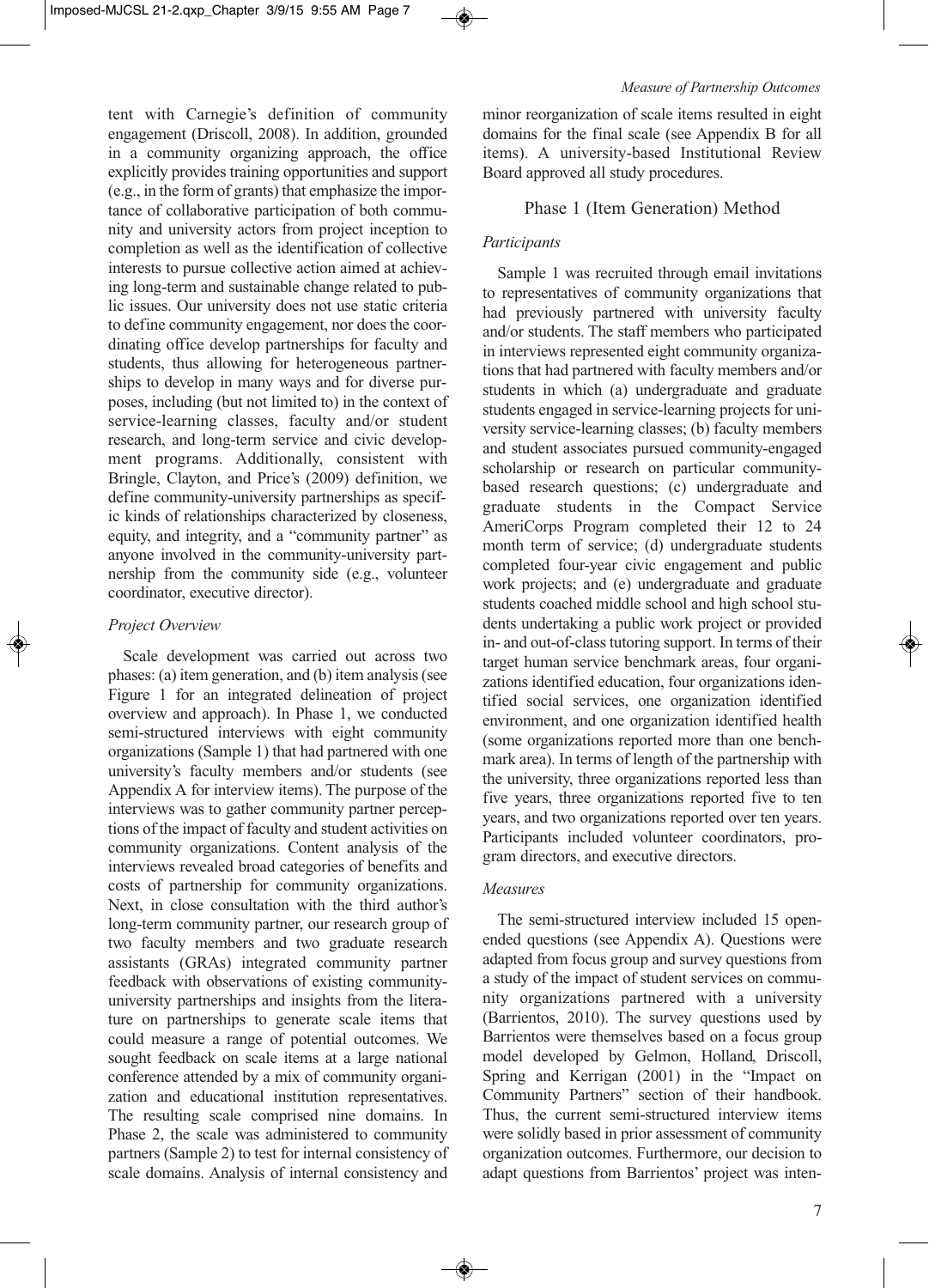



tional and consistent with Marullo's evaluative model and the guideline to be "systematic and rigorous, yet flexible and context-specific" in assessment development. Barrientos' (2010) goal was to measure the impact of service-learning on a wide range of community organizations that had partnered with one university, with organization benchmark areas including social services, education, health, housing/tenant issues, and the environment. The questions she used for focus groups and surveys with community organizations were thus "systematic and rigorous" enough to meaningfully capture responses across different kinds of community organizations as well as "flexible and context-specific" enough to capture the unique experience of each organization. Since we also aimed to assess impacts for a wide range of organizations, we believed that Barrientos' questions would be well-suited to our goals.

Open-ended questions queried for basic characteristics of the community organization and partnership (i.e., benchmark areas served by the organization, length of partnership, protocol for handling student placements); satisfaction with various elements of the partnership (i.e., communication with students and faculty, level and quality of interactions with students and faculty, level of trust with students and faculty, quality of students' work, scope and timing of students' participation); impact of the partnership on the organization (i.e., capacity to fulfill its mission, tangible effects, awareness of the university, ability to influence the university); challenges of the partnership; and likelihood of continuing the partnership.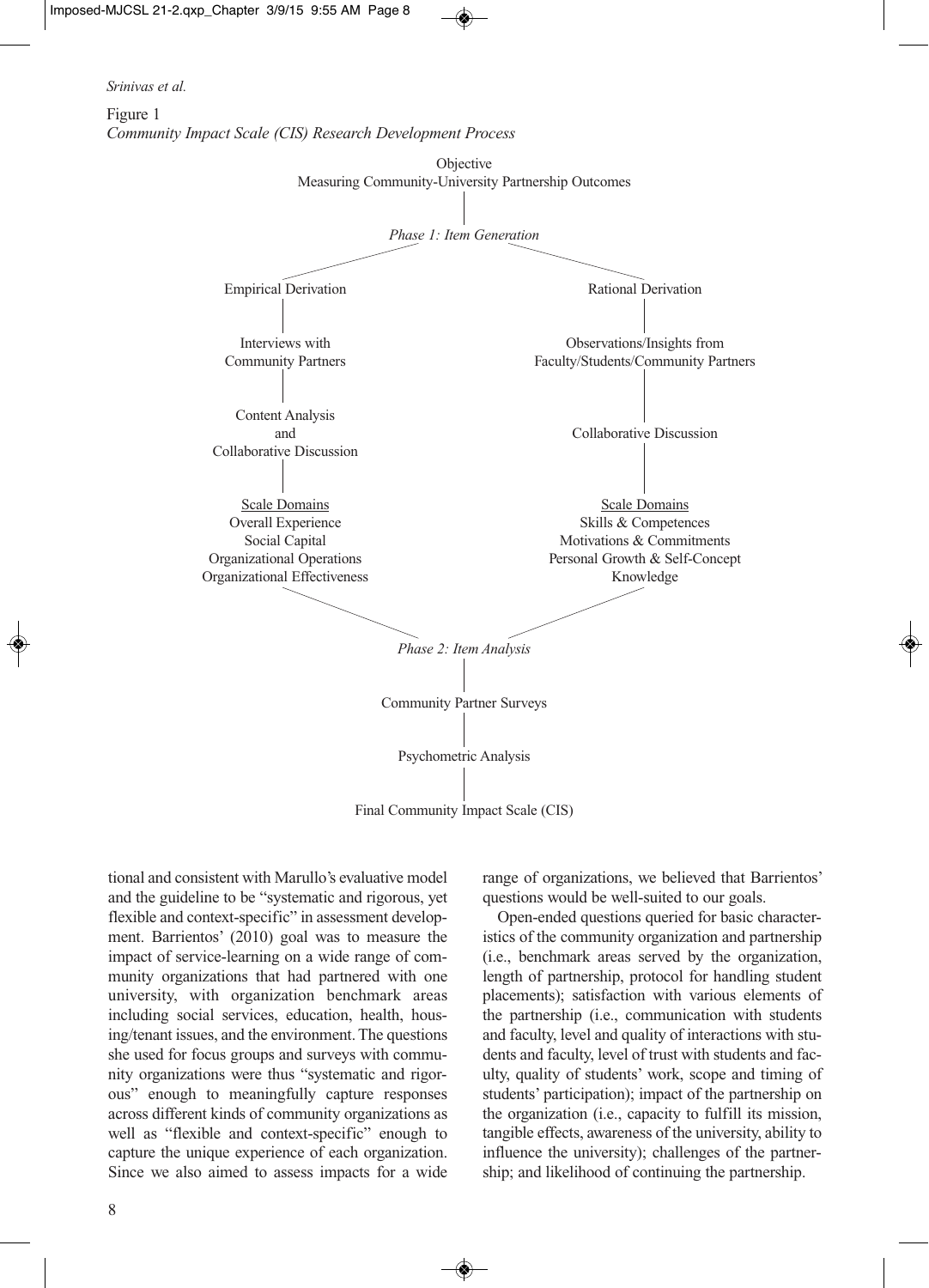#### *Measure of Partnership Outcomes*

### *Procedure*

Participants were recruited through email invitations and follow-up phone calls to representatives of community organizations that had previously partnered with university faculty members and/or students. Of 25 representatives contacted, 8 expressed interest in participating and completed interviews, thus representing a convenience sample. Two doctoral level GRAs conducted the approximately one-hour audio-taped interviews at each interviewee's preferred location (the community organization site, the university, or a private room within a community library). Following informed consent procedures, participants were told that interviews would be conducted in a semi-structured format, and that the purpose was to gather feedback on the impact of university student and faculty activities on community organizations, with the ultimate aim of developing an assessment tool to measure impacts of communityuniversity partnerships. At the completion of the interviews, community partners each received a \$25 gift certificate for participation.

# Phase 1 (Item Generation) Analysis and Results

Two GRAs conducted content analysis on the eight audio-taped interviews. Following a bottom-up approach (Auerbach & Silverstein, 2003), the GRAs listened closely to the interviews to identify segments relating to broad categories of benefits and costs of partnerships for the community organizations. They then grouped relevant statements into repeating themes underneath the broader categories of benefits and costs. At the end of the qualitative analysis process, four main themes emerged under each of the broader benefit and cost categories. Under benefits, themes included increased capacity/efficiency, increased networking/connections, high quality student work, and tangible work products. Under costs, themes included time constraints of the partnership, supervision of student work, training students in real-world/workplace practices, and training students in cultural competence. See Table 1 for example statements from community partners for each of these themes.

#### Table 1

| Community Partner Statements Exemplifying Themes of Benefits and Costs |  |  |  |  |  |
|------------------------------------------------------------------------|--|--|--|--|--|
|                                                                        |  |  |  |  |  |

|                                                    | <b>Example Statements</b>                                                                                                                                                                                                                                                                                              |
|----------------------------------------------------|------------------------------------------------------------------------------------------------------------------------------------------------------------------------------------------------------------------------------------------------------------------------------------------------------------------------|
| <b>Benefits</b>                                    |                                                                                                                                                                                                                                                                                                                        |
| Increased capacity/efficiency                      | "XXX University students really add in terms of our being able to offer<br>additional services, expanded services, and an increased amount of time<br>with clients."                                                                                                                                                   |
| Increased networking/connections                   | "Every time we interact with XXX University, we add resources to our<br>toolbox, especially in terms of connections with faculty and students who<br>help inform our program development."                                                                                                                             |
| High quality student work                          | "In general, when we see that someone is a XXX University student, we<br>feel pretty confident; there's a general sense that this person will be high<br>quality, high caliber."                                                                                                                                       |
| Tangible work products                             | "In one project, XXX University students produced several videos we<br>used for marketing. They have also helped tutor our students in small<br>groups. XXX University faculty have supported our curriculum too,<br>bringing in further research education, leading class discussions and<br>supporting staff."       |
| Costs                                              |                                                                                                                                                                                                                                                                                                                        |
| Time constraints                                   | "It is tough to work with students within the constraints of XXX<br>University's quarter system. It's tough to figure out how to build more<br>sustainable partnerships within those constraints."                                                                                                                     |
| Supervision of student work                        | "There's a good amount of cost in terms of supervision and legwork, so<br>we really try to evaluate whether a student's goals align with our needs<br>and whether they're willing to make a good time commitment."                                                                                                     |
| Training students in real-world/workplace practice | "There is a steeper learning curve on the front end in terms of students<br>learning what to expect in the workplace."                                                                                                                                                                                                 |
| Training students in cultural competence           | "The majority of students who have come to us have been fairly<br>privileged, so that means there's a certain amount of cultural competency<br>education that's on us. This is a very different community for them, a very<br>new experience, and there's a little bit of a leap they need to take to<br>engage here." |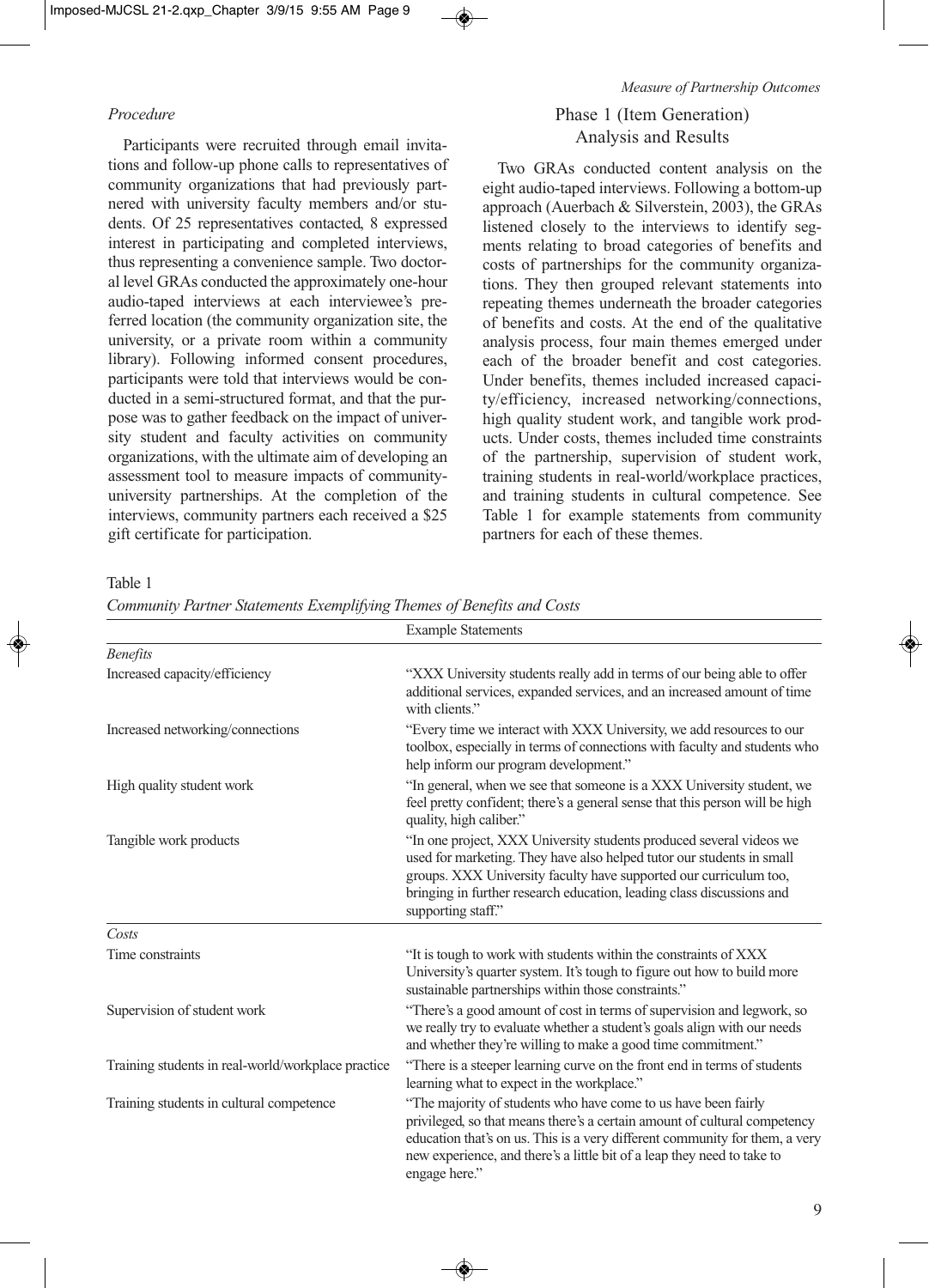Our item generation approach was both empirically- and rationally-derived. It was empirically-derived in that we integrated content analysis of benefits and costs of partnership from community partner interviews in our generation of scale items. Our method was also rationally-derived (see Weathers, Keane, King, & King, 1997) in that we incorporated faculty, student, and community partner observations of existing community-university partnerships, as well as knowledge of the research literature and theoretical conceptualization of relevant constructs, in our generation of scale items. Specifically, in close collaboration with the third author's long-term community partner, our research group of two faculty members and two GRAs—all of whom had considerable familiarity with existing community-university partnerships and knowledge of existing assessment instruments for measuring outcomes of community-university partnerships—discussed potential scale domains and items. Over the course of four meetings, extensive out-of-meeting review of draft materials, and solicitation of feedback from community organization and educational institution representatives at a large national conference, we settled on scale items that fell under the following nine domains for measuring outcomes of community-university partnerships: (a) overall experience; (b) social capital; (c) skills and competencies; (d) motivations and commitments; (e) personal growth and self-concept; (f) knowledge; (g) organizational operations; (h) organizational resources; and (i) organizational effectiveness.

Our empirically-derived approach primarily contributed to scale domains  $(a)$ ,  $(b)$ ,  $(g)$ ,  $(h)$ , and  $(i)$ ; content analysis from community partner interviews resulted in the benefit theme of increased networking/connections subsumed under the social capital domain; the benefit themes of increased capacity/efficiency and tangible work products subsumed under the organizational resources and organizational effectiveness domains; and the cost themes of time constraints, supervision of student work, training students in real-world/workplace practice, and training students in cultural competence subsumed under the organizational operations domain. Our rationally-derived approach primarily contributed to scale domains  $(c)$ ,  $(d)$ ,  $(e)$ , and  $(f)$ ; observations of existing community-university partnerships, insights from the research literature, and theoretical conceptualization of relevant constructs resulted in deliberate construction of scale domains such as skills and competencies, motivations and commitments, personal growth and self-concept, and knowledge. These domains mirror student learning outcomes that have been measured to various degrees in existing student assessments (e.g., Furco, Muller, & Ammon's (1998) Civic Responsibility Survey;

Moely, Mercer, Ilustre, & Miron (2002) Civic Attitudes and Skills Questionnaire). During the discussion and revision stage, the research group and collaborating community partner considered and edited scale items with attention to redundancy, clarity, ambiguity, and fit with domain. A description of the final scale, called the Community Impact Scale (CIS), appears in the Phase 2 Measures section below.

Importantly, community organizations were critically involved throughout scale item generation. First, the explicit purpose of interviews with community partners, which was also written in the informed consent form, was to gather feedback that could directly be used in scale development. The content of the interviews served as the raw data on which content analysis was conducted. Without the raw data of community partner feedback, we would not have had any content to work with and decipher themes that were then critical to the development of scale items. Second, the third author's long-term community partner reviewed and provided comments on all iterations of the developing scale. While so doing, he solicited feedback on scale items from others at his community organization and also shared items that his organization had used in more informal assessment contexts. Third, our collaborating community partner and members of our research team presented on the scale and its development at an annual and national service-learning conference; we provided a copy of the scale and requested feedback from the attendees, who were a mix of representatives from community organizations and educational institutions. Community perspectives were thus integral to the scale item generation process.

# Phase 2 (Item Analysis) Method

# *Participants*

Sample 2 included 31 representatives of community organizations recruited through email invitations that had previously partnered with university faculty members and/or students. At least 23 community organizations were represented (not all respondents indicated the organization with which they were affiliated, and so this is a conservative estimate). With the exception of one community organization representative, the 31 representatives were different from the 8 community organization representatives interviewed in Phase 1. As in Phase 1, participants included volunteer coordinators, program directors, and executive directors, and community organizations partnered with faculty members and/or students in at least one of the five aforementioned ways. Participants received a \$10 gift certificate for their participation.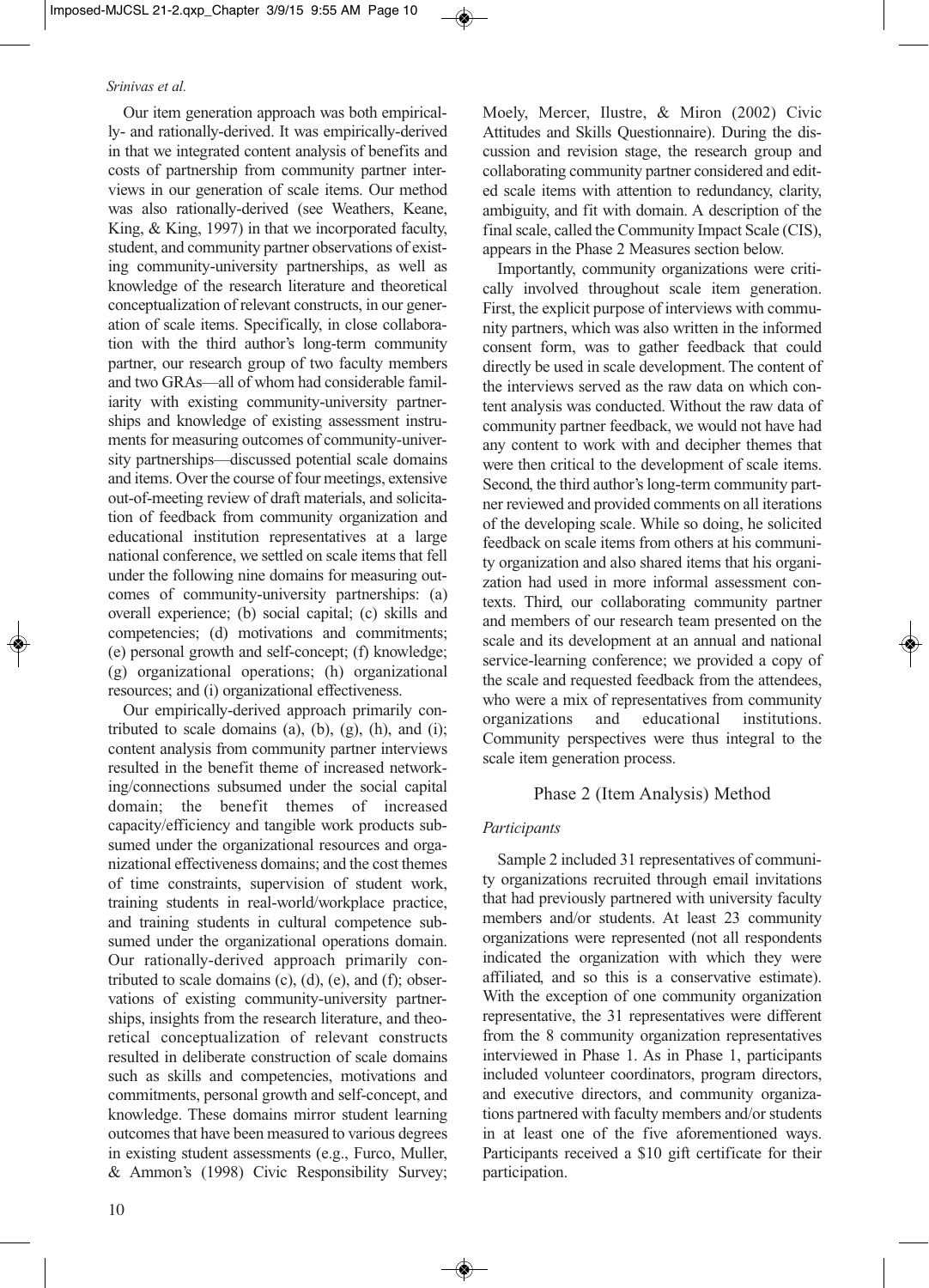#### *Measures*

The instrument developed in Phase 1 consisted of 46 items designed to measure potential positive and negative outcomes of community-university partnerships for community partners across nine domains. The domains included the following, with the number of items for each domain indicated in parentheses: overall experience (6), social capital (8), skills and competencies (5), motivations and commitments (6), personal growth and self-concept (6), knowledge (5), organizational operations (4), organizational resources (4), and organizational effectiveness (2). Items in the overall experience domain were presented with the following instructions: "For each item below, please indicate the response that best captures your OVERALL partnership experience." The response scale for items in the overall experience domain was as follows: 1 (*strongly disagree*), 2 (*somewhat agree*), 3 (*neutral*), 4 (*somewhat agree*), 5 (*strongly agree*), and 6 (*not applicable*). Items in the social capital, skills and competencies, motivations and commitments, personal growth and self-concept, and knowledge domains and all but one item in the organizational operations domain were presented with the following instructions: "For each item below, please indicate the response that best captures how your partnership impacted YOUR OWN [item text]." One item in the organizational operations domain and all items in the organizational resources and organizational effectiveness domains were presented with the following instructions: "Please circle the response that best captures how your partnership impacted THE COMMUNITY ORGANIZATION'S [item text]. The response scale for items in all domains except for the overall experience domain was as follows: 1 (*very unfavorable*), 2 (*unfavorable*), 3 (*no impact*), 4 (*favorable*), 5 (*very favorable*), and 6 (*not applicable*). Notably, the response scale was selected to allow respondents to rate any item as positive or negative, rather than anticipating the valence associated with particular items.

In addition, the CIS included several introductory items. These items queried the types of activities involved in the partnership (e.g., providing direct service to clients, obtaining resources) and respondents' reasons for participating in the partnership (e.g., organizational mandate). Follow-up questions gathered additional details depending on selected activities and reasons (e.g., number of clients served before and after the partnership if providing direct service to clients was an activity involved in the partnership).

### *Procedure*

Participants were recruited through email invitations to community organizations that had previously

#### *Measure of Partnership Outcomes*

partnered with university faculty members and/or students. We used a snowball approach, asking faculty across the university to forward the invitation to community partners. The invitation included a link to an online version of the instrument (programmed through Qualtrics Survey Software; Qualtrics Labs Inc., 2012). Over the course of three weeks of data collection, 31 community partners completed the online instrument. As part of the informed consent procedures described at the beginning of the survey, participants were told that the survey was a measure designed to collect information about perceived impact of community-university partnership activities on community organizations. At the beginning of the survey, participants were asked to answer questions while focusing on a single community-university partnership in which they had been involved in the past year. At the end of the survey, participants were directed to a separate electronic page to submit their names and email addresses to receive a \$10 gift certificate for participation; names and email addresses were not linked to survey responses.

### Phase 2 (Item Analysis) Results

Results reported here include both actual responses to introductory scale items and psychometric properties of the scale. Respondents reported that their community-university partnerships involved the following activities: 21 (68%) reported direct service to clients; 10 (32%) reported planning, organizing, and/or implementing events; and 8 (26%) reported exchanging/applying/producing knowledge (e.g., research, case law, grant writing; the total exceeds 100% because participants could select multiple activities involved in the partnership). In terms of reasons for participating in the community-university partnership, 14 (45%) reported seeking volunteers to assist with direct service, planning events, and providing skills; 10 (32%) reported seeking to create a university-community partnership; and 10 (32%) reported seeking to sustain a university-community partnership (the total exceeds 100% because participants could select multiple reasons).

We conducted analyses to examine the psychometric properties of the scale—characteristics of scale quality that can be ascertained statistically and that refer to the capacity of the scale to measure what it intends, which in this case refers to scale domains and their coherence. Specifically, we conducted preliminary analyses on the internal consistency of the nine scale domains. Table 2 summarizes items by scale domain and provides Cronbach's alpha values for each domain. Internal consistency ranged from good to excellent for seven scales domains: overall experience, social capital, skills and competencies,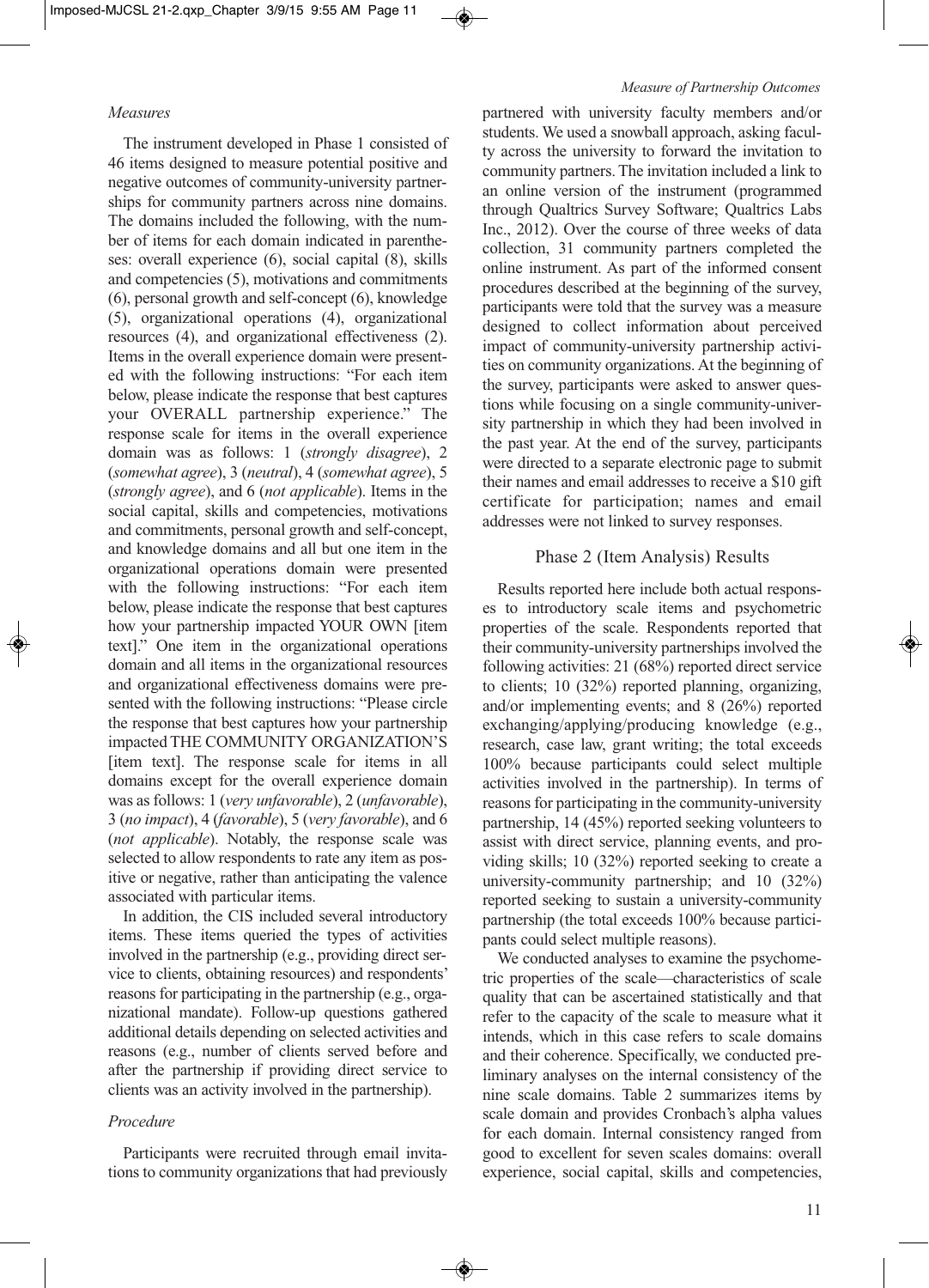# Table 2 *Summary of Items and Internal Consistency Within Domain Scales*

| Scale                             | Cronbach<br>'s alpha | Items                                                                    | Mean (SD)   | One-<br>sample<br>t value | Range   | Percentage<br>of "not<br>applicable"<br>responses |
|-----------------------------------|----------------------|--------------------------------------------------------------------------|-------------|---------------------------|---------|---------------------------------------------------|
| Overall experience                | 0.86                 |                                                                          | 4.35(0.83)  | 8.96***                   |         |                                                   |
|                                   |                      | This community-school partnership was successful                         | 4.24(1.20)  | 5.17***                   | $1 - 5$ | $0.00\%$                                          |
|                                   |                      | I will pursue community-school partnerships in the future                | 4.11(1.40)  | 4.19***                   | $1 - 5$ | $0.00\%$                                          |
|                                   |                      | Knowing what I know now, I would enter into this partnership again       | 4.47(1.07)  | $7.48***$                 | $1 - 5$ | $0.00\%$                                          |
|                                   |                      | This community-school partnership made a difference in the<br>community  | 4.41 (0.87) | $8.78***$                 | $1 - 5$ | 3.20%                                             |
|                                   |                      | This community-school partnership was mutually beneficial                | 4.66(0.55)  | $16.13***$                | $3 - 5$ | $0.00\%$                                          |
|                                   |                      | This community-school partnership is sustainable                         | 4.59(0.63)  | $13.61***$                | $3 - 5$ | $0.00\%$                                          |
| Social capital                    | 0.7                  |                                                                          | 4.00(0.36)  | 14.84***                  |         |                                                   |
|                                   |                      | Access to mentors and/or future employers                                | 3.96(1.00)  | $4.70***$                 | $1 - 5$ | 19.40%                                            |
|                                   |                      | Sense of community                                                       | 4.44(0.58)  | $12.35***$                | $3 - 5$ | 16.10%                                            |
|                                   |                      | Visibility in the community                                              | 3.92(0.89)  | 5.28***                   | $1 - 5$ | 16.10%                                            |
|                                   |                      | Internal dynamics of the organization and/or classroom                   | 4.05(0.85)  | 5.41***                   | $3 - 5$ | 32.30%                                            |
|                                   |                      | Awareness of like-minded community members                               | 4.13 (0.45) | 12.29***                  | $3 - 5$ | 19.40%                                            |
|                                   |                      | Awareness of like-minded organizations                                   | 3.91(0.68)  | $6.24***$                 | $3 - 5$ | 25.80%                                            |
|                                   |                      | Network of volunteers, friends, advocates, and/or allies                 | 4.04(0.68)  | $7.70***$                 | $3 - 5$ | 16.10%                                            |
|                                   |                      | Access to board members and/or donors                                    | 3.54(0.59)  | $4.51***$                 | $3 - 5$ | 19.40%                                            |
| Skills & competencies             | 0.79                 |                                                                          | 4.33(0.42)  | $16.99***$                |         |                                                   |
|                                   |                      | Ability to work as part of a team                                        | 4.46 (0.58) | 12.81***                  | $3 - 5$ | 12.90%                                            |
|                                   |                      | Ability to interact with those who are different from you                | 4.52(0.59)  | $12.97***$                | $3 - 5$ | 19.40%                                            |
|                                   |                      | Leadership skills                                                        | 4.26(0.53)  | $12.45***$                | $3 - 5$ | 12.90%                                            |
|                                   |                      | Confidence to succeed in new situations                                  | 4.26(0.70)  | 8.78***                   | $3 - 5$ | 22.60%                                            |
|                                   |                      | Ability to connect "real world" situations and academic research         | 4.23(0.61)  | $9.41***$                 | $3 - 5$ | 25.80%                                            |
| Motivations &<br>commitments      | 0.83                 |                                                                          | 4.45(0.50)  | $15.73***$                |         |                                                   |
|                                   |                      | Commitment to engaging communities                                       | 4.36(0.57)  | $11.96***$                | $3 - 5$ | 16.10%                                            |
|                                   |                      | Commitment to engaging students                                          | 4.54(0.65)  | $12.13***$                | $3 - 5$ | 12.90%                                            |
|                                   |                      | Commitment to working with people who are different from you             | 4.42 (0.58) | $11.89***$                | $3 - 5$ | 22.60%                                            |
|                                   |                      | Commitment to a socially-minded career path                              | 4.62(0.59)  | $12.58***$                | $3 - 5$ | 29.00%                                            |
|                                   |                      | Commitment to helping others become engaged in the community             | 4.44(0.82)  | $8.77***$                 | $2 - 5$ | 16.10%                                            |
|                                   |                      | Commitment to involvement in future community-university<br>partnerships | 4.50(0.65)  | $11.80***$                | $3 - 5$ | 12.90%                                            |
| Personal growth &<br>self-concept | 0.92                 |                                                                          | 4.23(0.54)  | $11.72***$                |         |                                                   |
|                                   |                      | Compassion and caring for others                                         | 4.50(0.66)  | $11.15***$                | $3 - 5$ | 19.40%                                            |
|                                   |                      | Sense of purpose or direction                                            | 4.36(0.58)  | $11.01***$                | $3 - 5$ | 25.80%                                            |
|                                   |                      | Sense of accomplishment                                                  | 4.17(0.70)  | $8.14***$                 | $3 - 5$ | 22.60%                                            |
|                                   |                      | Understanding of your personal values                                    | 4.18(0.66)  | 8.34***                   | $3 - 5$ | 25.80%                                            |
|                                   |                      | Understanding of your own life circumstances                             | 4.16(0.77)  | $6.60***$                 | $3 - 5$ | 35.50%                                            |
|                                   |                      | Spiritual or religious development                                       | 3.72(0.75)  | $4.08**$                  | $3 - 5$ | 38.70%                                            |
| Knowledge                         | 0.88                 |                                                                          | 4.09(0.54)  | $10.41***$                |         |                                                   |
|                                   |                      | Knowledge about relevant social issues                                   | 4.09(0.68)  | 7.48***                   | $3 - 5$ | 25.80%                                            |
|                                   |                      | Knowledge about the organization's client population and/or<br>services  | 4.14(0.66)  | $8.00***$                 | $3 - 5$ | 29.00%                                            |
|                                   |                      | Information about the organization's successes                           | 4.14(0.57)  | $9.14***$                 | $3 - 5$ | 29.00%                                            |
|                                   |                      | Information about the organization's challenges                          | 4.09(0.67)  | 7.80***                   | $3 - 5$ | 25.80%                                            |
|                                   |                      | Development of new ideas connected to community-engaged work             | 4.27(0.53)  | 12.13***                  | $3 - 5$ | 16.10%                                            |
| Organizational<br>operations      | 0.7                  |                                                                          | 4.05(0.46)  | 9.13***                   |         |                                                   |
|                                   |                      | Workload and demands on your time                                        | 4.19(0.68)  | $8.03***$                 | $3 - 5$ | 29.00%                                            |
|                                   |                      | Scheduling and logistical concerns                                       | 3.81(0.92)  | $4.60***$                 | $2 - 5$ | 9.70%                                             |
|                                   |                      | Personal safety                                                          | 3.82(0.73)  | 5.24***                   | $3 - 5$ | 25.80%                                            |
|                                   |                      | Staff workload                                                           | 4.04(0.91)  | $5.62***$                 | $2 - 5$ | 19.40%                                            |
|                                   |                      | Quality of services provided                                             | 4.40(0.71)  | 9.90***                   | $3 - 5$ | 19.40%                                            |
| Organizational<br>resources       | 0.94                 |                                                                          | 4.02(0.93)  | 5.66***                   |         |                                                   |
|                                   |                      | Finances                                                                 | 3.81(0.87)  | $4.25***$                 | $3 - 5$ | 32.30%                                            |
|                                   |                      | Fundraising opportunities                                                | 3.85(1.09)  | $3.49**$                  | $3 - 5$ | 29.00%                                            |
|                                   |                      | Fundraising materials                                                    | 3.94(1.11)  | $3.61**$                  | $3 - 5$ | 38.70%                                            |
|                                   |                      | In-kind resources                                                        | 4.20(1.06)  | 5.08***                   | $3 - 5$ | 32.30%                                            |
|                                   |                      | Organizational capacity                                                  | 4.33(1.02)  | $6.01***$                 | $3 - 5$ | 25.80%                                            |

*Notes.* ^ = *p*<.10 \* = *p*<.05 \*\* = *p*<.01 \*\*\* = *p*<.001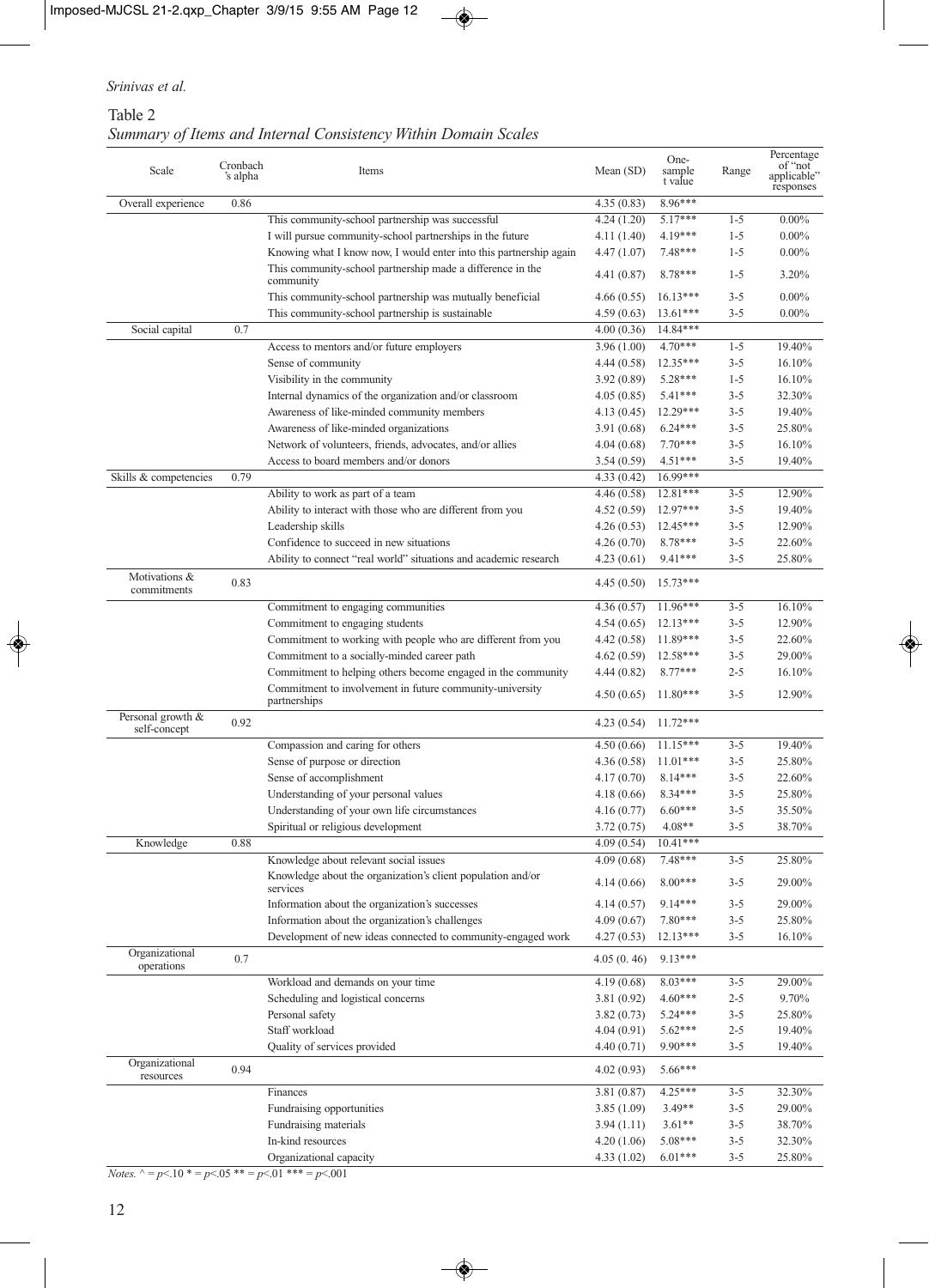motivations and commitments, personal growth and self-concept, knowledge, and organizational resources. Internal consistency was acceptable for the organizational operations domain, but unacceptable for the organizational effectiveness domain. While alphas can appear artificially low due to few items, this did not appear to explain the unacceptable alpha for organizational effectiveness as the correlation between items was also low  $(r=29, p=.21)$ .

Because the two items that we hypothesized a priori would make up an organizational effectiveness scale clearly did not do so, we re-evaluated the placement of these two items based on the data and conceptual meaning of items/scales. Correlational analyses revealed that each of the two items had stronger correlations with two existing scale domains; specifically, the item measuring impact on "organizational capacity" was significantly correlated with the organizational resources scale, and the item measuring impact on "quality of services provided" was significantly correlated with the organizational operations scale. Furthermore, the items appeared to be consistent in meaning with the scale domains with which they were significantly correlated; "organizational capacity" may be considered a type of organizational resource, and "quality of services provided" may be regarded as a component of an organization's operations, supporting our placement of the items with existing scale domains. Internal consistency for each of these scales remained strong with the new items. Alphas for the organizational resources scale without and with the new item were the same, with alpha equaling .94, and alphas for the organizational operations scale without and then with the new item were .69 and .70, respectively. The final version of the CIS reproduced here (see Appendix B) thus comprises eight domains, with each of the two items from the original organizational effectiveness scale domain respectively placed in the organizational resources and organizational operations domains. With this re-placement, analyses revealed good to excellent internal consistency for all final scale domains (see Table 2).

Descriptive statistics for scale responses are summarized in Table 2. In addition, Table 2 provides details regarding one-sample t-tests used to compare responses to the neutral point on the scale (response value of 3). In all cases, responses were significantly greater than 3, indicating that community partners generally rated the items assessed as reflecting some degree of benefit (from favorable to very favorable). Complementing this approach, examinations of the range of responses for each item indicated heterogeneity, with many items showing a range of 3-5, but others showing ranges of 1-5 or 2-5, suggesting that community partners did recognize and report some unfavorable outcomes.

For each item, Table 2 also reports the percentage of respondents who indicated that the item did not apply. This approach allowed us to examine which items reflected more or less common outcomes. For example, nearly one-third of respondents indicated that the community-university partnership had no impact on "internal dynamics of the organization." Depending on the goals of the partnership, the lack of impact on particular items can signal potential problems, such as in cases when a goal of the partnership was to affect these outcomes. Bivariate correlations of scales appear in Table 3.

We had designed the instrument to take approximately 15 minutes to complete. Timing data from the online survey instrument indicated that the average response time was 12.19 minutes, suggesting that the assessment can be completed with little time burden on respondents.

### Discussion

Given the need for an assessment instrument that measures community partners' perceptions of the costs and benefits of partnering, we developed a 46 item instrument. The Community Impact Scale (CIS) measures internally-consistent domains of potential impact on community partners. We believe the process of developing the CIS successfully met the guidelines set forth in Marullo and colleagues' (2003) evaluative framework for effective community-based research assessments. Our process was *community-driven* in that community voices were critically involved throughout scale development. It was *collaborative* in that it involved discussion and exchange of ideas and opinions among faculty and student researchers, the third author's long-term community partner, and other community organizations and educational institution representatives. It was *systematic and rigorous*, *yet flexible and context-specific* in that the scale was developed with attention to both qualitative and quantitative data, and final scale domains demonstrated good to excellent internal consistency even while measuring the perceptions of partners from a variety of different kinds of community-university partnerships. Our process was guided by *grounded theory* in that we conducted content analysis of interviews with community partners and used this analysis to help craft scale domains and items. And it was *multidimensional* in that scale development was both empirically- and rationallydriven (i.e., with attention to qualitative data from community partner interviews and community partner, faculty, and student researchers' experience and familiarity with the wider literature on communityuniversity partnerships). Multiple scale domains emerged that paralleled different kinds of outcomes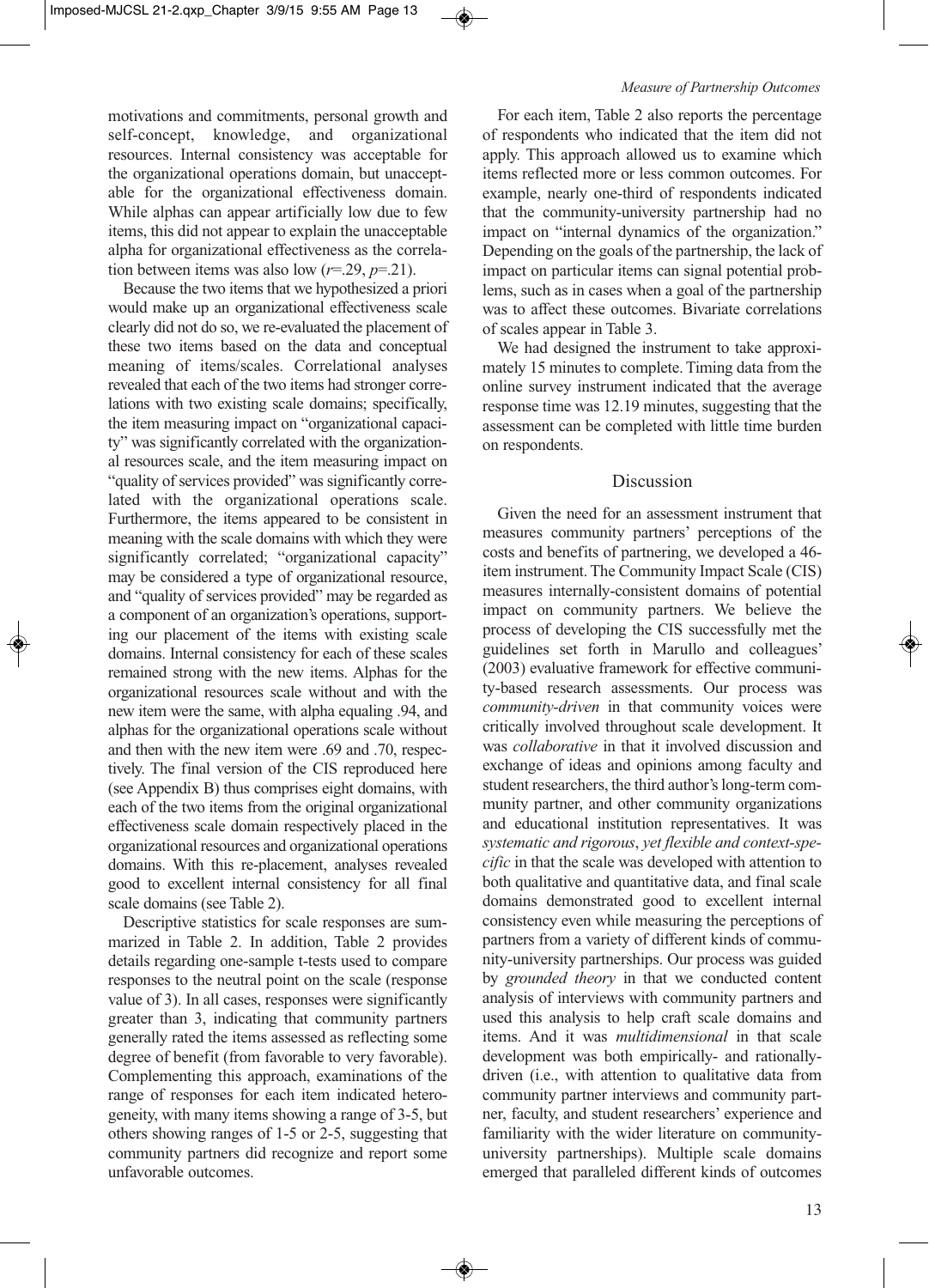|  | Srinivas et al. |  |  |
|--|-----------------|--|--|
|  |                 |  |  |

Table 3 *Zero-order Correlations among Scales*

|                                   | Overall<br>experience | Social<br>capital | Skills &<br>competencies | Motivations &<br>commitments | Personal<br>growth $&$<br>self-concept | Knowledge | Organizational<br>operations | Organizational<br>resources |
|-----------------------------------|-----------------------|-------------------|--------------------------|------------------------------|----------------------------------------|-----------|------------------------------|-----------------------------|
| Overall experience                | $---$                 | 0.18              | 0.22                     | $0.44*$                      | 0.11                                   | 0.2       | 0.16                         | 0.3                         |
| Social capital                    |                       |                   | $0.51**$                 | $0.43*$                      | $0.48*$                                | $0.63**$  | $0.58**$                     | 0.24                        |
| Skills &<br>competencies          |                       |                   |                          | $0.64**$                     | $0.79**$                               | $0.59**$  | $0.43*$                      | 0.23                        |
| Motivations &<br>commitments      |                       |                   |                          |                              | $0.55**$                               | $0.43*$   | $0.55**$                     | 0.24                        |
| Personal growth &<br>self-concept |                       |                   |                          |                              |                                        | $0.58**$  | $0.55**$                     | 0.12                        |
| Knowledge                         |                       |                   |                          |                              |                                        |           | $0.56**$                     | $0.41*$                     |
| Organizational<br>operations      |                       |                   |                          |                              |                                        |           |                              | 0.11                        |
| Organizational<br>resources       |                       |                   |                          |                              |                                        |           |                              | $---$                       |

*Notes.*  $\land = p \le 10 * = p \le 05 * = p \le 01 * = p \le 001$ 

recommended by public health, service-learning, and community psychology literatures.

Furthermore, our project directly addresses limitations in the literature to date on community-university partnership impacts perceived by community partners. First, unlike prior research that has tended to measure a small slice of impacts, the CIS measures a wide range of nuanced tangible (e.g., in-kind resources) and intangible (e.g., partner's sense of life purpose) outcomes. While discussions of community engagement, as in university materials or organizational annual reports, may often center on the tangible impact of community-university partnerships (e.g., economic impact, service impact), we suspect that personal meaning-making and other less tangible considerations are also important to assess. Our results corroborated our suspicions, with well more than a majority of respondents providing ratings for every single outcome (rather than selecting the "not applicable" rating). Measuring a wide range of outcomes may be critical to understanding the quality of the partnership and making decisions about whether and how to partner over time.

Second, unlike prior assessments that fail to measure outcomes in terms of benefits or costs, or that assume particular outcomes will be inherently beneficial or costly, the CIS allows respondents to rate outcomes on an unfavorable-to-favorable response scale that allows for consideration of relative benefits and costs without imposing a framework that categorizes outcomes according to benefit and cost a priori.

By using an unfavorable-to-favorable scale, we hoped to minimize socially desirable responses, normalize variability in responses, and facilitate reporting of costs. The data suggest that we successfully developed items to which community partners recognized and reported unfavorable consequences (as indicated by responses of 1 or 2, for example, in Table 2). While overall means generally indicate that respondents found the impact of partnerships to be favorable, the heterogeneity in the range of responses suggests that the CIS can be used as a tool to examine both relative benefits and costs.

Third, unlike research that has sometimes lacked involvement of community voices in a methodologically rigorous approach, the development of the CIS intentionally valued and privileged community partner involvement at all stages. To our knowledge, our project is the only one to date that employed a bottom-up approach and directly applied qualitative data from community partner interviews and iterative community partner feedback (integrated with faculty and student perspectives) in the generation of actual scale items.

### *Limitations*

Several limitations should be considered in relation to methodological design and use of the CIS. First, the item generation and item analysis samples were relatively small, with eight community partners participating in interviews and 31 community partners completing the pilot administration of the CIS.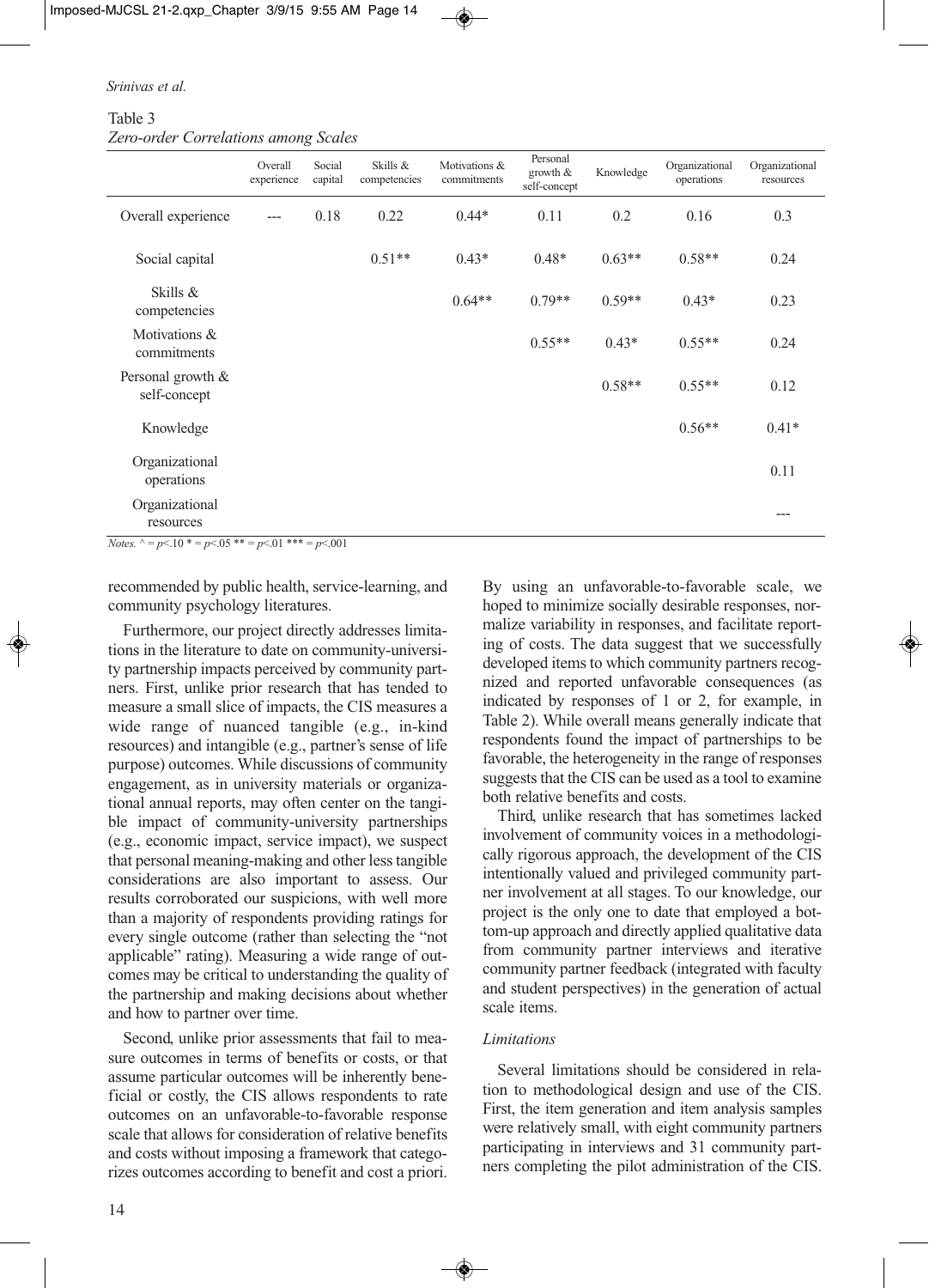The small sample involved in item generation could have constrained the kinds of scale items generated, resulting in a smaller range of measured outcomes. We intended to constrain the effect of this limitation by using a combined empirically- and rationallyderived process for scale item generation. Specifically, we generated scale items through content analysis of community partner interviews as well as faculty, student, and community partner observations of existing community-university partnerships, knowledge of the research literature, and theoretical conceptualization of relevant constructs. The small sample involved in item analysis limited the statistical approach that we were able to use. We did not have the statistical power to conduct a factor analysis of scale items, and so we instead elected to evaluate the internal consistency of scale domains.

Second, all community partners who participated in the item generation and item analysis phases were requested to give feedback on their experiences in community-university partnerships that involved our single university; we did not solicit feedback on experiences involving partnerships with other universities. The effect of this limitation may have been constrained by our university's approach to community engagement, which (as described above) allows for the formation and development of a variety of different kinds of community-university partnerships (as apparent from the range of benchmark areas served by community organizations that participated in our project). Nevertheless, along with the first limitation regarding smaller sample of involved community partners, this limitation suggests that our scale may not be immediately suited for assessing impacts of all possible community-university partnerships. Indeed, we believe it is more useful to consider the CIS as a foundational assessment that can be adapted and modified as needed, depending on the kind of community-university partnership being assessed and the unique goals of stakeholders within the partnership.

Third, while community partners were critically involved throughout the scale development process, they did not participate in certain components of the process; community partners were not involved in content analysis of interviews, and ongoing review and revision of the CIS primarily involved the third author's long-term community partner, rather than a larger panel of community partners. This limitation is somewhat qualified by the fact that our research process largely mirrored the widely respected qualitative research project reported by Stoecker and colleagues (2009), in which community partners were also not involved in content analysis. Nevertheless, as with the prior two limitations, this limitation again suggests that the CIS may better be regarded as a foundational assessment that can be adapted and modified as needed based on the needs of community partners and other stakeholders in community-university partnerships.

Fourth, we piloted the CIS with community partners who collectively represent one kind of stakeholder involved in community-university partnerships. Other stakeholders include university faculty members and students, and future research will ideally test the validity of CIS scale domains for these stakeholders as well (as described below).

Fifth, due to the scope of our scale development project and its main goal of developing an assessment instrument for measuring community partner impacts, we omitted measurement of other relevant variables, such as partnership characteristics or processes. Future research will ideally measure community partner impacts alongside partnership characteristics and processes (as described below).

### *Future Research Directions*

The limitations described above point to several possible avenues for future research. The CIS may best be regarded as a foundational assessment that can be adapted and modified as needed, depending on the kind of community-university partnership assessed and the unique goals of stakeholders within the partnership. Future research can help test the validity of existing scale domains in larger samples across multiple universities and their respective partners that would allow for factor analysis; elucidate the degree of relevance of various scale domains and items for certain community-university partnerships as compared with others; and explore the usefulness of additional scale items for more precise measurement of various scale domains or the usefulness of additional scale domains for assessing an even broader range of impacts.

Additionally, the CIS would benefit from testing with multiple stakeholders, including not just community partners but also university faculty members and students, as well as use at multiple time-points over the course of a community-university partnership. Use of the CIS with multiple stakeholders would allow for exploring the correspondence in experiences across community and university partners. For example, different stakeholders in a single community-university partnership may have dissimilar experiences that the CIS could help illuminate, as when outcomes across multiple scale domains appear more beneficial for the university researcher than for the community partner, or when there is a disjunction in terms of impacts perceived as beneficial versus costly. Use of the CIS at multiple timepoints across the course of a community-university partnership could also help stakeholders understand the evolution of their experiences over time. As with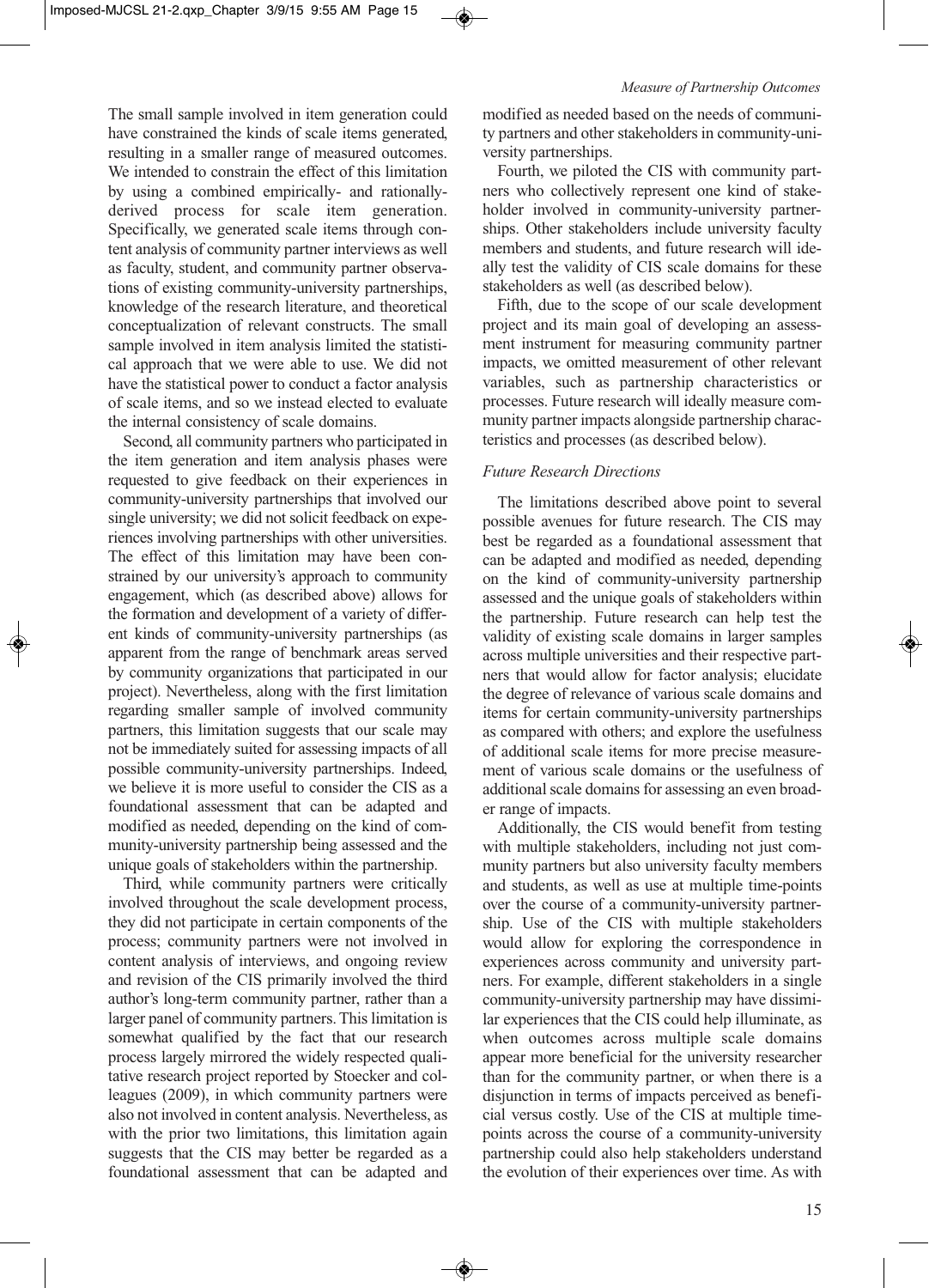the aforementioned example, the university researcher and community partner may decide to make changes to the partnership to equalize the level of benefit, and use of the CIS could help evaluate whether or not the changes were successful in producing the desired result. Thus, the CIS could become a critical evaluative and planning tool, helping assess the experiences of all affected stakeholders in a community-university partnership, identify impact areas in need of modification, and understand the evolution of stakeholder experiences over time.

Finally, future research could ideally pair the CIS with measurement of other relevant variables for community-university partnerships, including partnership characteristics and processes such as closeness, equity, and integrity within the partnership; position of the respondent (e.g., executive director, volunteer coordinator, student researchers); and catalysts, facilitators, and barriers to the formation, functioning, and sustainability of partnerships. It would be interesting to explore relationships between partnership characteristics and processes and partnership impacts. For example, certain domains of partnership impact measured by the CIS may emerge as more strongly related to certain partnership characteristics or processes than are other domains. More concretely, a volunteer coordinator involved in a partnership characterized by high levels of perceived closeness but low levels of equity and integrity may show more negative impacts to items in the overall experience domain than to items in the organizational resources domain. Through use as a foundational assessment that can be adapted and modified, completed by multiple stakeholders at multiple time-points across a partnership, and paired with measurement of partnership characteristics and processes, the CIS can become a critical evaluative and planning tool for improving and building sustainability within community-university partnerships.

#### Note

This project was funded by the Center for Community Engagement and Service Learning at the University of Denver.

### References

- Auerbach, C. F., & Silverstein, L. B. (2003). *Qualitative data: An introduction to coding and analysis*. New York: New York University Press.
- Barrientos, P. (2010). *Community service learning and its impact on community agencies: An Assessment study*. San Francisco State University, Institute for Civic and Community Engagement, Community Service Learning Program.
- Bringle, R. G., Clayton, P. H., & Price, M. F. (2009). Partnerships in service learning and civic engagement. Partnerships: *A Journal of Service Learning & Civic Engagement*, *1*(1), 1-20.
- Bringle, R. G., Phillips, M. A., & Hudson, M. (2004). *The measure of service learning: Research scales to assess student experiences*. Washington, DC: American Psychological Association.
- Casile, M., Hoover, K. F., & O'Neil D. A. (2011). Both-and, not either-or: Knowledge and service-learning. *Education + Training*, *53*(2/3), 129-139.
- Clayton, P. H., Bringle, R. G., Senor, B., Huq, J., & Morrison, M. (2010). Differentiating and assessing relationships in service-learning and civic engagement: Exploitative, transactional, or transformational. *Michigan Journal of Community Service Learning*, *16*(2), 5-21.
- Curwood, S.E., Munger, F., Mitchell, T., Mackeigan, M., & Farrar, A. (2011). Building effective community-university partnerships: Are universities truly ready? *Michigan Journal of Community Service Learning*, *17*(2), 15-26.
- Doll, M., et al. (2012). Perspectives of community partners and researchers about factors impacting coalition functioning over time. *Journal of Prevention & Intervention in the Community*, *40*(2), 87-102.
- Driscoll, A. (2008). Carnegie's community-engagement classification: Intentions and insights. *Change: The Magazine of Higher Learnin*g, *40*(1), 38-41.
- El Ansari, W., & Phillips, C. J. (2004). The costs and benefits to participants in community partnerships: A paradox? *Health Promotion Practice*, *5*(1), 35-48.
- Florin, P., Mitchell, R., Stevenson, J., & Klein, I. (2000). Predicting intermediate outcomes for prevention coalitions: A developmental perspective. *Evaluation and Program Planning*, *23*(3), 341-346.
- Francisco, V. T., Paine, A. L., & Fawcett, S. B. (1993). A methodology for monitoring and evaluating community health coalitions. *Health Education Research*, *8*(3), 403- 416.
- Furco, A., Muller, P., & Ammon, M. S. (1998). The civic responsibility survey. Berkeley, CA: Service Learning Research Center, University of California, Berkley.
- Gelmon, S. B., Holland, B. A., Driscoll, A., Spring, A., & Kerrigan, S. (2001). *Assessing service-learning and civic engagement: Principles and techniques*. Providence, RI: Campus Compact.
- Goodman, R. M., Wandersman, A., Chinman, M., Imm, P., & Morrissey, E. (1996). An ecological assessment of community-based interventions for prevention and health promotion: Approaches to measuring community coalitions. *American Journal of Community Psychology*, *24*(1), 33-61.
- Granner, M., & Sharpe, P. (2004). Evaluating community coalition characteristics and functioning: A summary of measurement tools. *Health Education Research: Theory & Practice*, *19*(5), 514-532.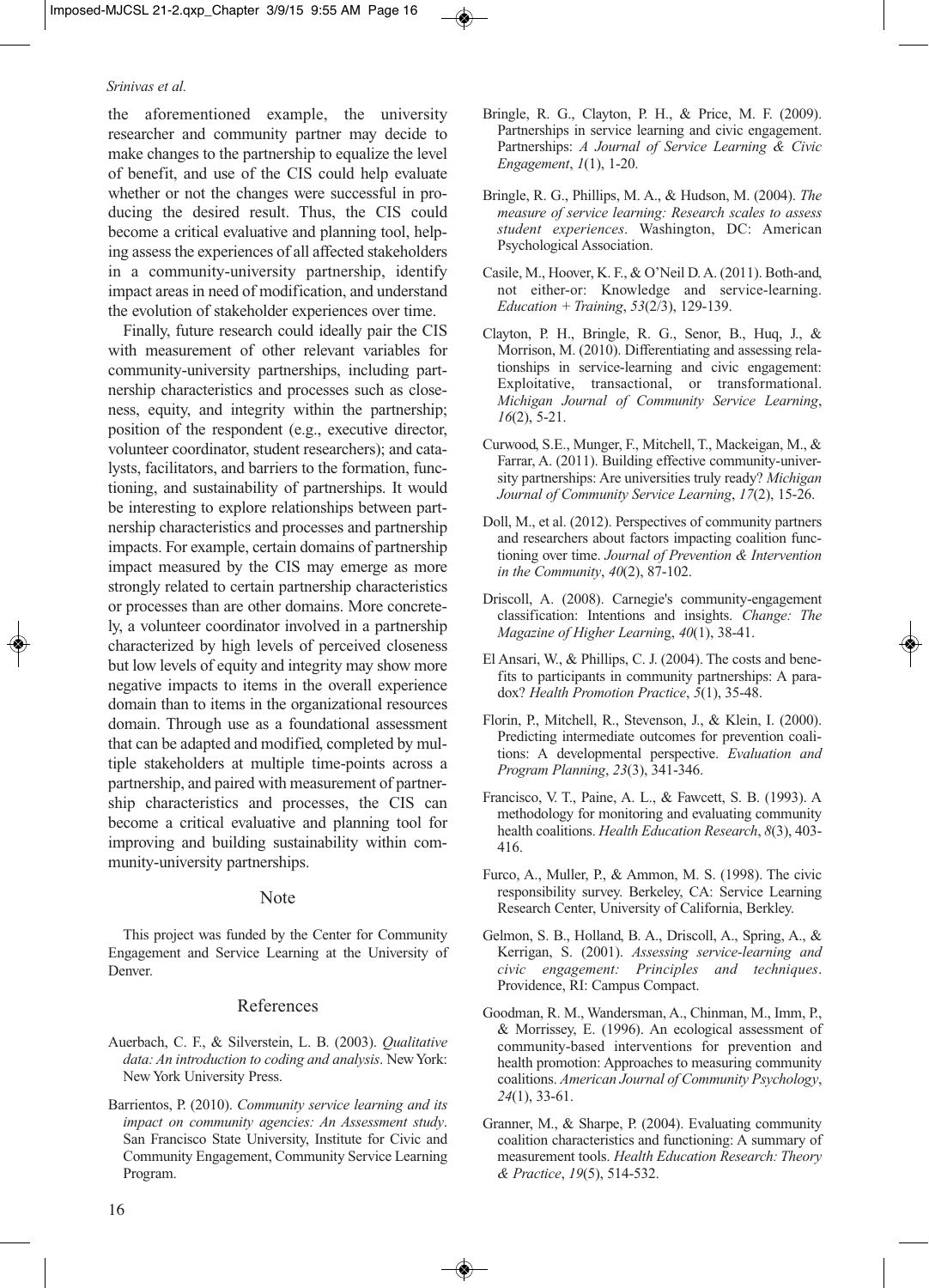- Groh, C. J., Stallwood, L. G., & Daniels, J. (2011). Servicelearning in nursing education: Its impact on leadership and social justice. *Nursing Education Perspectives*, *32*(6), 400-405.
- Hughey, J., Speer, P.W., & Peterson, N.A. (1999). Sense of community in community organizations: Structure and evidence of validity. *Journal of Community Psychology*, *27*(1), 97–113.
- Kearney, K. R. (2013). Impact of a service-learning course on first-year pharmacy students' learning outcomes. *American Journal of Pharmaceutical Education*, *77*(2), 1-7.
- Marullo, S. et al. (2003). Community-based research assessments: Some principles and practices. *Michigan Journal of Community Service Learning*, *9*(3), 57-68.
- McMillan, B., Florin, P., Stevenson, J., Kerman, B., & Mitchell, R. E. (1995). Empowerment praxis in community coalitions. *American Journal of Community Psychology*, *23*(5), 699-727.
- McNall, M., Reed, C. S., Brown, R., & Allen, A. (2009). Brokering community-university engagement. *Innovative Higher Education*, *33*(5), 317-331.
- Moely, B. E., Mercer, S. H., Ilustre, V., Miron, D., & McFarland, M. (2002). Psychometric properties and correlates of the Civic Attitudes and Skills Questionnaire (CASQ): A measure of students' attitudes related to service-learning. *Michigan Journal of Community Service Learning*, *8*(2), 15-26.
- Pivik, J. R., & Goelman, H. (2011). Evaluation of a community-based participatory research consortium from the perspective of academics and community service providers focused on child health and well-being. *Health Education & Behavior*, *38*(3), 271-281.
- Sandy, M., & Holland, B. A. (2006). Different worlds and common ground: Community partner perspectives on campus-community partnerships. *Michigan Journal of Community Service Learning*, *13*(1), 30-43.
- Schulz, A., Israel, B., & Lantz, P. (2003). Instrument for evaluating dimensions of group dynamics within community-based participatory research partnerships. *Evaluation and Program Planning*, *26*(3), 249-262.
- Stoecker, R., Tryon, E. A., & Hilgendorf, A. (Eds.). (2009). *The unheard voices: Community organizations and service learning*. Philadelphia: Temple University Press.
- Weathers, F. W., Keane, T. M., King, L. A., & King, D. W. (1997). Psychometric theory in the development of posttraumatic stress disorder assessment tools. In J. P. Wilson & T. M. Keane (Eds.), *Assessing psychological trauma and PTSD* (pp. 98–138). New York: Guilford.
- Wells, R., Feinberg, M., Alexander, J. A., & Ward, A. J. (2009). Factors affecting member perceptions of coalition impact. *Nonprofit Management and Leadership*, *19*(3), 327-348.
- Wells, R., Ford, E. W., McClure, J. A., Holt, M. L., & Ward, A. (2007). Community-based coalitions' capacity for sustainable action: The role of relationships. H*ealth Education & Behavior*, *34*(1), 124-139.

### Authors

TEJASWINHI SRINIVAS (tejas.srinivas@du.edu) is a Ph.D. student in Clinical Psychology at the University of Denver. She graduated from Yale University in 2007 with a B.A. in Political Science and Philosophy. She is currently involved in community-engaged research projects with trauma and crime survivor populations.

CHELSEA E. MEENAN (chelsea.meenan@du.edu) is a Ph.D. candidate in Psychology at the University of Denver studying reading and language. She graduated from Muhlenberg College in 2007, where she majored in Psychology and French. Her research interests include investigating the relationships between comprehension assessments and the cognitive processes involved in good and poor comprehension.

ELIZABETH DROGIN (elizabeth.drogin@du.edu) is a lecturer in the Writing Program at the University of Denver where she has taught service-learning research and writing courses for the past three years. In 2013, Drogin was recognized as DU's Public Good Faculty of the Year for her work with community partners. Prior to coming to DU, Drogin taught service-learning writing courses at Duke University.

ANNE P. DePRINCE (anne.deprince@du.edu) is associate professor of Psychology and director of the Center for Community Engagement and Service Learning at the University of Denver (DU). Since joining the DU faculty in 2002, she has extended her community-engaged research and teaching, which focus on interpersonal violence and include measure development, to the scholarship of teaching and learning.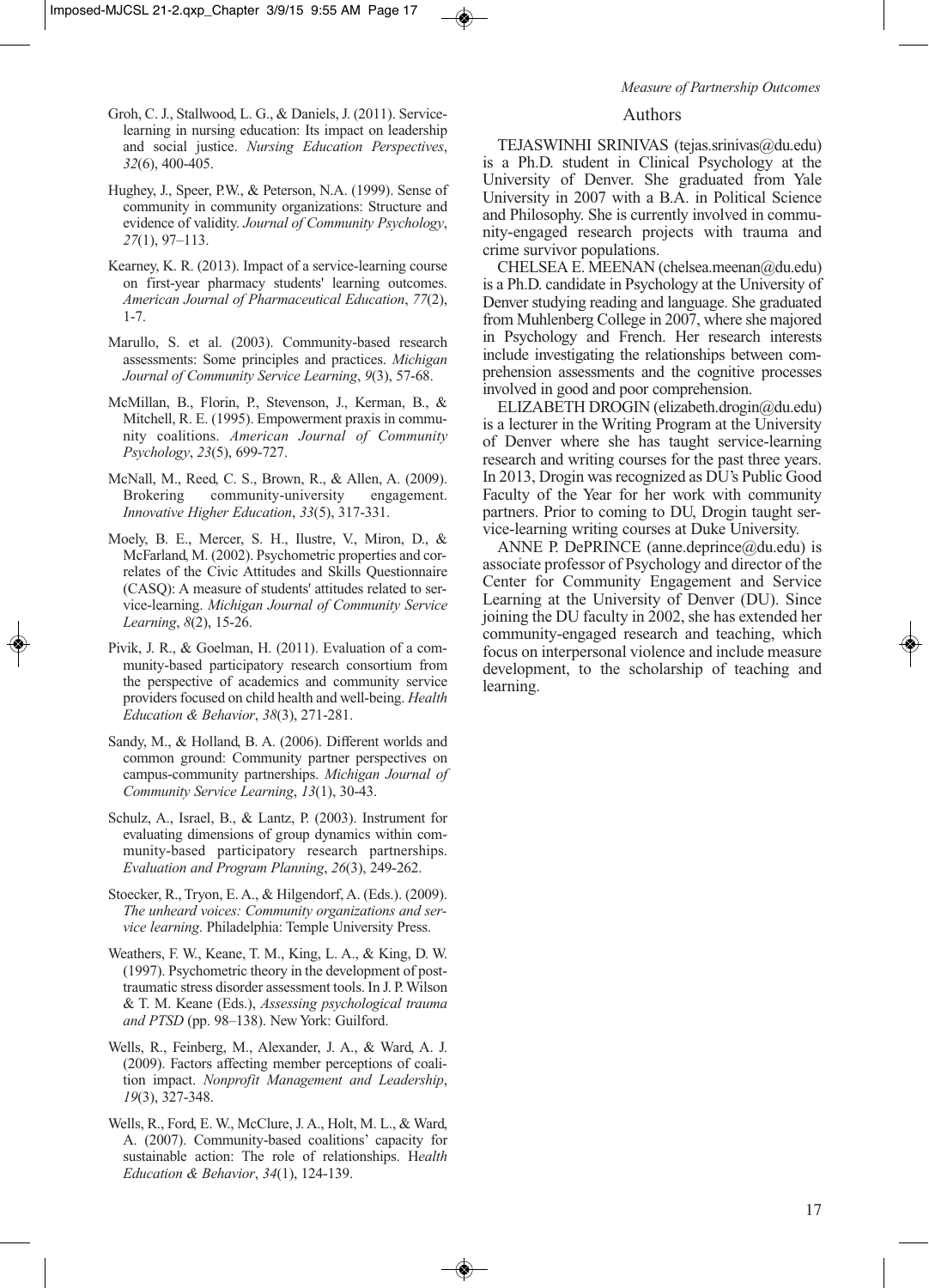# Appendix A

*Community Organization Interview Questions (adapted from Barrientos, 2010)*

- 1. How long has your organization been working with XXX University students?
- 2. What are the benchmark areas addressed by your organization (e.g., education, housing, etc.)?
- 3. How did your interactions with XXX University students influence your capacity to fulfill the mission of your organization?
- 4. What are some of the challenges you encountered with XXX University students and/or faculty?
- 5. What were some of the tangible effects of XXX University students working within your organization (e.g., increased value of services, completion of projects, etc.)?
- 6. In what ways do you believe you are able to influence XXX University as a result of your connection with XXX University students and/or faculty?
- 7. As a result of your connection to XXX University students and/or faculty, how has your awareness of XXX University changed (e.g., increased knowledge of university resources, contacts for information, etc.)?
- 8. Will you continue to accept XXX University students to help with your organization's work? If so, why? If not, why not?
- 9. How satisfied were you with your overall communication with XXX University students and faculty? What problems did you encounter in terms of communication? How could communication be improved?
- 10. How satisfied were you with your level and quality of interaction with XXX University students and faculty? What problems did you encounter in terms of level and quality of interaction with XXX University students and faculty? How could these interactions be improved?
- 11. How satisfied were you with the quality of XXX University students' work? What problems did you encounter with the quality of XXX University students' work? How could quality of work be improved?
- 12. How satisfied were you with the scope and timing of student participation in your organization? What problems did you encounter with the scope and timing of student participation in your organization? How could the scope and timing be improved?
- 13. How did you handle the logistics of your XXX University students' placements (e.g., your organization made the arrangements, students made the arrangements, etc.)? How would you ideally like the logistics of XXX University students' placements to be handled?
- 14. How satisfied were you with the level of trust with XXX University students and/or faculty? What problems did you encounter with the level of trust with XXX University students and/or faculty? How could this level of trust be improved?
- 15. Apart from the topics we've discussed so far, what other areas of impact on your organization do you believe we should measure to understand the influence of XXX University student and faculty service activities?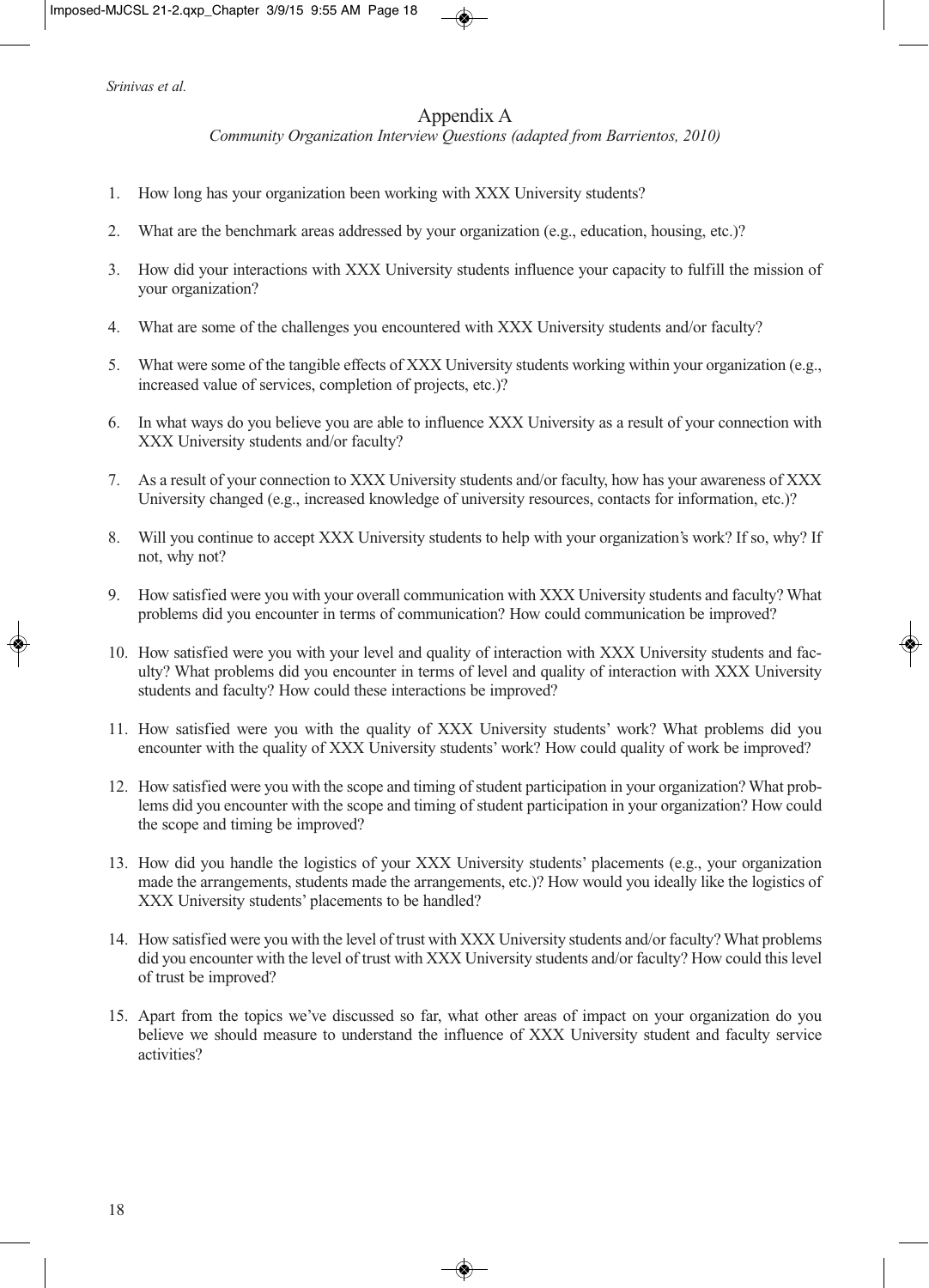# Appendix B *Community Impact Scale (CIS)*

# I. Type of Activity:

Please indicate what type of activity your community-university project included. Select all that apply.

[ ] Provided direct service to clients.

Please estimate how many clients were served prior to student involvement and how many additional clients were served thanks to student volunteers. Please briefly describe your client population.

[ ] Planned and organized events.

Please estimate how many events you organized prior to student involvement and how many additional events were organized thanks to student volunteers. Please briefly describe the type of events you organized.

- [ ] Obtained resources (financial, food, clothing, etc.) for the organization. Please estimate the monetary value of resources.
- [ ] Provided technical/physical skills (building/construction, transportation, sorting items at food bank, etc.) Please describe the type of skills provided.
- [ ] Exchanged/applied/produced knowledge (e.g. research, case law, grant writing, etc.). Please describe the type of knowledge exchanged, applied or produced.
- [ ] Did community building (forging relationships among individuals, such as in a neighborhood). Please specify:
- [ ] Did community organizing (identifying shared self-interests to take action on community issues). Please specify:
- [ ] Other, please specify:
- II. Reasons for Participation

Please indicate your reasons for pursing this community-university project. Select all that apply.

- [ ] Course requirement If so, what class?
- [ ] Organizational mandate
- [ ] Board member expectations
- [ ] Recruited by a friend or family member
- [ ] Recruited by a university staff member of faculty
- [ ] Recruited by a community agency
- [ ] Seeking a new learning experience
- [ ] Exposure to internship and/or career possibilities
- [ ] Desire to make a difference in the community
- [ ] Sense of responsibility to have a positive impact on the community
- [ ] Expand personal and professional network
- [ ] Develop new skills and competencies
- [ ] Seeking volunteers to assist with direct service, plan events, provide skills etc.
- [ ] Seeking additional funding and/or help with fundraising efforts
- [ ] Seeking to create a university-community partnership
- [ ] Seeking to sustain a university-community partnership
- [ ] Seeking to preserve possibility of future university-community partnerships
- [ ] Other, please describe: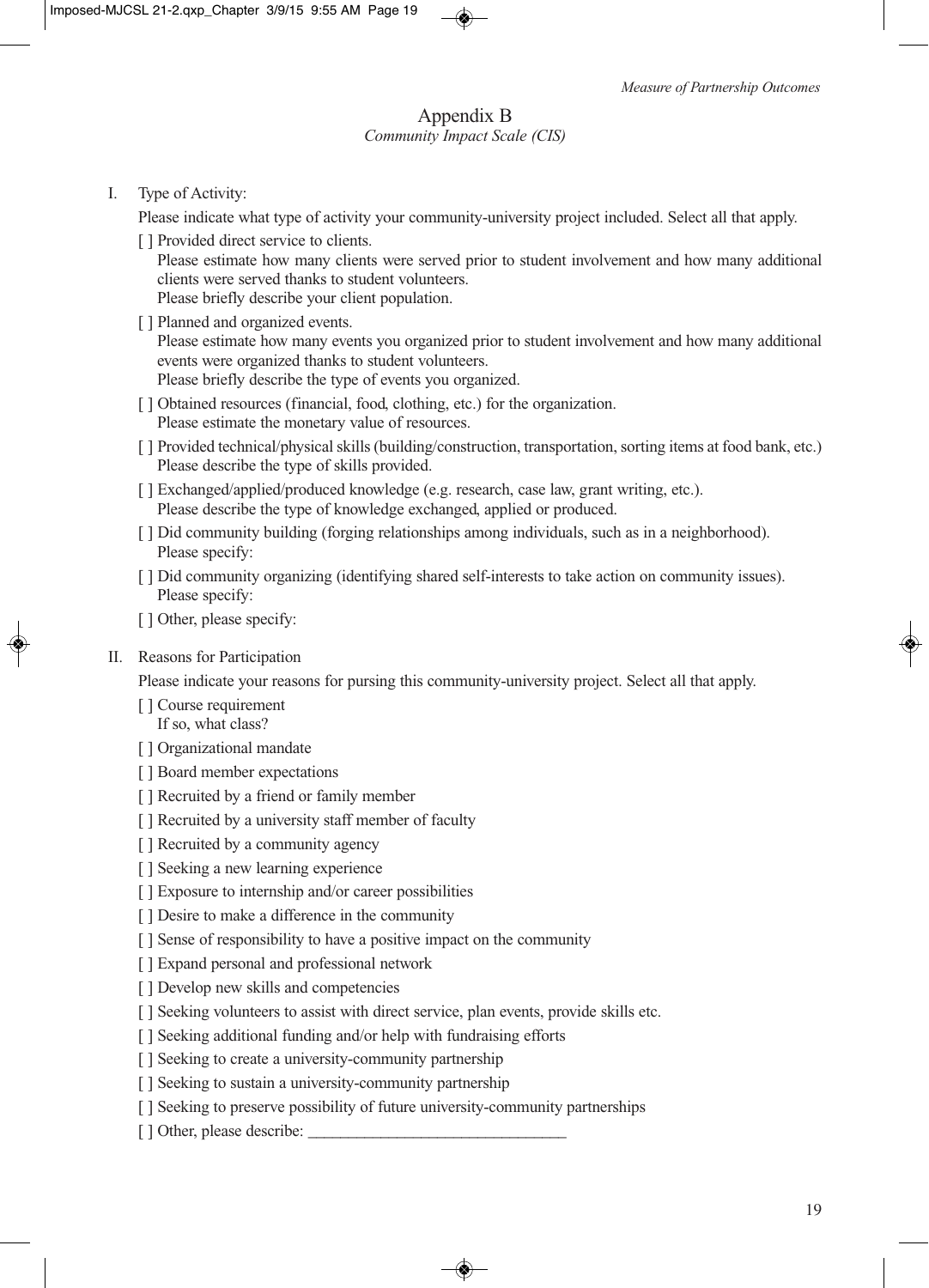### III. Assessing Outcomes

| Scale  |                                                                                 | Strongly     |                               | Neutral |       | Strongly | Not        |
|--------|---------------------------------------------------------------------------------|--------------|-------------------------------|---------|-------|----------|------------|
| Domain |                                                                                 | Disagree     | Disagree                      |         | Agree | Agree    | Applicable |
|        | This community-university<br>partnership was successful.                        |              | $\overline{2}$                | 3       | 4     | 5        | 6          |
|        | I will pursue community-university<br>partnerships in the future.               |              | 2                             | 3       | 4     | 5        | 6          |
|        | Knowing what I know now, I would<br>enter into this partnership again.          |              | $\overline{2}$                | 3       | 4     | 5        | 6          |
| -1     | This community-university<br>partnership made a difference in the<br>community. | $\mathbf{1}$ | $\mathfrak{D}_{\mathfrak{p}}$ | 3       | 4     | 5        | 6          |
|        | This community-university<br>partnership was mutually beneficial.               |              | $\mathfrak{D}_{1}$            | 3       | 4     | 5        | 6          |
|        | This community-university<br>partnership is sustainable.                        |              | $\mathfrak{D}_{\mathfrak{p}}$ | 3       | 4     | 5        | 6          |

For each item below, please indicate the response that best captures your OVERALL partnership experience.

For each item below, please indicate the response that best captures how your partnership impacted YOUR OWN:

| Scale<br>Domain |                                                                            | Very<br><b>Unfavorable</b><br>Impact | Unfavorable<br>Impact | Neutral/<br>No Impact | Favorable<br>Impact | Very<br>Favorable<br>Impact | Not<br>Applicable |
|-----------------|----------------------------------------------------------------------------|--------------------------------------|-----------------------|-----------------------|---------------------|-----------------------------|-------------------|
| 2               | Access to mentors and/or future employers.                                 |                                      | 2                     | 3                     | $\overline{4}$      | 5                           | 6                 |
| $\overline{2}$  | Sense of community.                                                        | 1                                    | $\overline{2}$        | 3                     | $\overline{4}$      | 5                           | 6                 |
| $\overline{2}$  | Internal dynamics of the organization and/or<br>classroom.                 |                                      | 2                     | 3                     | 4                   | 5                           | 6                 |
| $\overline{2}$  | Visibility in the community.                                               | 1                                    | $\mathfrak{D}$        | 3                     | $\overline{4}$      | 5                           | 6                 |
| 5               | Compassion and caring for others.                                          | 1                                    | 2                     | 3                     | $\overline{4}$      | 5                           | 6                 |
| 3               | Ability to work as part of a team.                                         | 1                                    | 2                     | 3                     | $\overline{4}$      | 5                           | 6                 |
| 3               | Ability to interact with those who are different<br>from you.              |                                      | $\overline{2}$        | 3                     | $\overline{4}$      | 5                           | 6                 |
| 3               | Leadership Skills                                                          | 1                                    | $\overline{2}$        | 3                     | $\overline{4}$      | $\overline{\phantom{0}}$    | 6                 |
| $\overline{4}$  | Commitment to engaging communities.                                        |                                      | 2                     | 3                     | $\overline{4}$      | 5                           | 6                 |
| $\overline{4}$  | Commitment to engaging students.                                           | 1                                    | 2                     | 3                     | $\overline{4}$      | 5                           | 6                 |
| 4               | Commitment to working with people who are<br>different from you.           | 1                                    | 2                     | 3                     | $\overline{4}$      | 5                           | 6                 |
| $\overline{4}$  | Commitment to a socially-minded career path.                               | 1                                    | 2                     | 3                     | $\overline{4}$      | 5                           | 6                 |
| 4               | Commitment to helping others become engaged in<br>the community.           | 1                                    | 2                     | $\mathcal{E}$         | $\overline{4}$      | 5                           | 6                 |
| $\overline{4}$  | Commitment to involvement in future community-<br>university partnerships. | 1                                    | $\overline{2}$        | $\mathcal{E}$         | $\overline{4}$      | 5                           | 6                 |
| 3               | Confidence to succeed in new situations.                                   | 1                                    | $\mathfrak{D}$        | 3                     | $\overline{4}$      | 5                           | 6                 |
| 5               | Sense of purpose or direction.                                             | 1                                    | 2                     | 3                     | $\overline{4}$      | 5                           | 6                 |
| 5               | Sense of accomplishment.                                                   | 1                                    | 2                     | 3                     | $\overline{4}$      | 5                           | 6                 |
| 5               | Understanding of your personal values.                                     | 1                                    | $\overline{2}$        | $\mathcal{E}$         | 4                   | 5                           | 6                 |